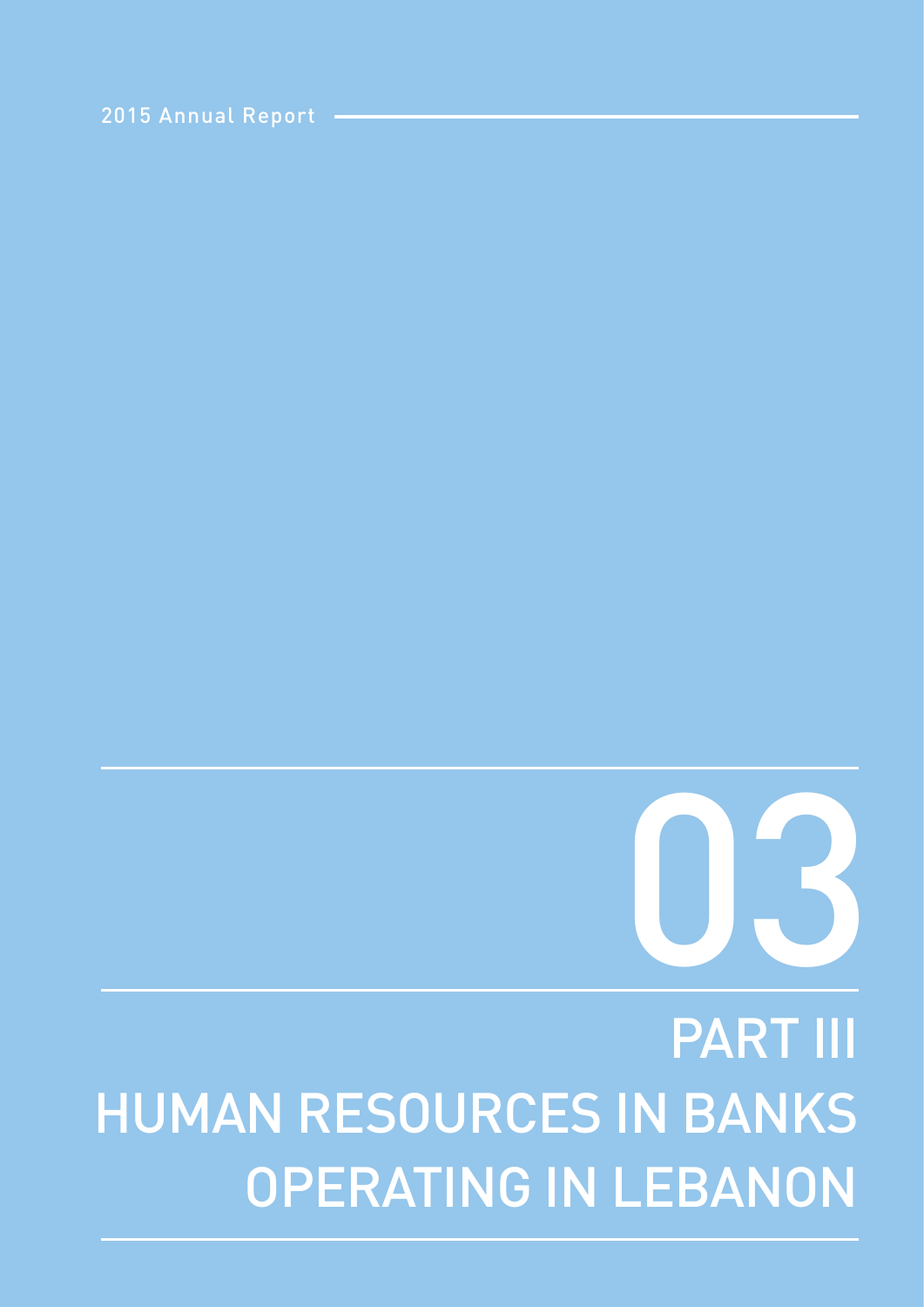## I- BANKING POPULATION IN 2015

The human element occupies a crucial position in the development of the banking industry in Lebanon, and is a key factor in the vocational training in the improved work and increase of productivity. The development process has been set out on a number of pillars, including employment policies which have expanded over the past years towards the female element and university graduates, the continuous staff and cadre intensive training, dealing with all aspects of the banking business. This report includes a presentation of the most prominent data available for the employees in the Lebanese banking sector, commercial and investment banks in the year 2015. We address the breakdown of some of the criteria and characteristics, and then show the average income and the cost of the banks' employee in Lebanon, relying on the earning of a basic salary up to the total income which includes all benefits. We will conclude with some of the productivity indicators in the Lebanese banking sector.

#### The banking population distribution

By the end of 2015, the number of employees working in banks operating in Lebanon reached 24,638 distributed as follows: 20,478 employees in 32 Lebanese commercial banks - i.e. 83.1% of the total banks' employees; 2,661 employees in 9 Lebanese banks of major Arab shareholders; 424 employees in the branches of 8 Arab banks operating in Lebanon. There are 4 non-Arab Banks which employ 310 persons and 765 employees in the investment banks (16 banks which are all Lebanese joint stock companies). It is worth noting the amendments that occurred on the list of operating banks in Lebanon during 2015:

- **"Ahli International Bank s.a.l."** registered under n° 84 was removed from the official list of banks after its merger with Fransabank (n° 1), according to BDL decision n° 11926 dated January 8, 2015.
- **"Standard Chartered Bank s.a.l."** registered under n° 98 changed its designation to read "Cedrus Bank s.a.l. (n° 98)", according to BDL decision n° 11954 dated February 23, 2015.
- **"Warka Bank for Investment and Finance j.s.c."** registered under n° 131 was removed from the official list of banks according to BDL decision n° 12076 dated September 14, 2015.
- **"National Bank of Abu Dhabi p.j.s.c."** registered under n° 140 was removed from the official list of banks according to BDL decision n° 12121 dated November 4, 2015. It will be operating as a representative office of foreign bank.

The Lebanese banking sector continued to provide in 2015 more job opportunities despite the decline in the number of operating banks in Lebanon since it increased by 788 employees. The new recruitment in the Lebanese banking sector comes when other sectors are suffering from rising unemployment due to difficult local situation and the large influx of Syrian displaced workers and the competition they generate. The employment increase in the Lebanese banking sector can be attributed to several factors including the banks' higher volume of activities despite a slower pace growth in the last period, the increase of number of banks' operating branches which attained 1060 by the end of 2015 in addition to the diversity of services and the specialization in banking tasks, and the creation of units designed to deal with specific and sensitive themes that follow the development of the global compliance procedures such as the compliance unit and the consumer protection unit.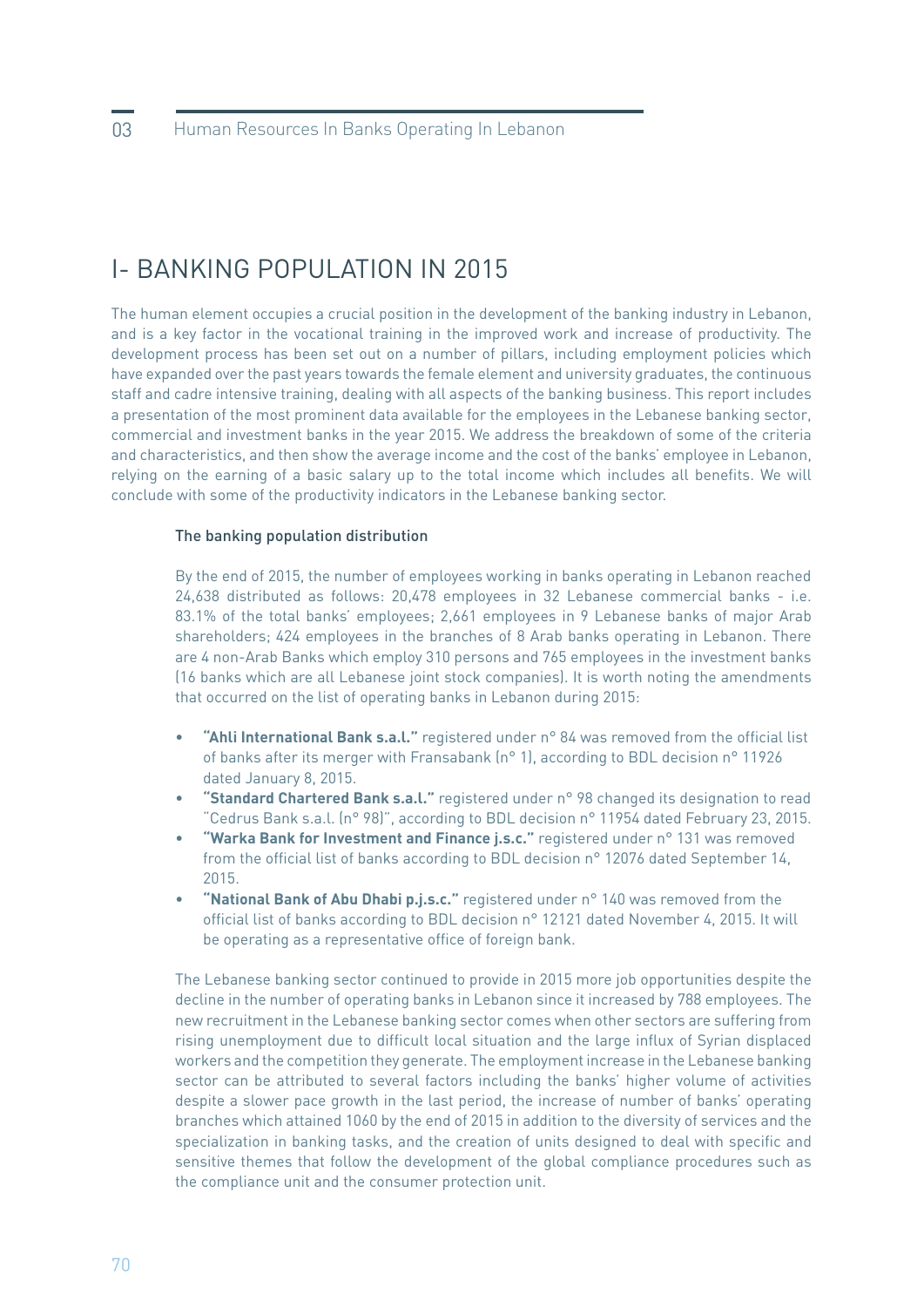## The banking population characteristics

For the distribution by gender, the share of women employees of the total banking population continued to rise up to 47% in 2015 (while it represented 46.5% in 2014) against 53% of men employees. The women's share in the banking sector exceeds the national female employment rate in Lebanon which is estimated at around 25%.

For family status, the percentage of single employees increased to represent 40% of the total number of the banking population by the end of 2015 (49.2% single female and 50.8% single male employees) after a downward trend registered for the last years (38.9% and 39.2% by the end of 2014 and 2013 respectively). This is most probably due to the recruitment of freshly university graduates to the sector. The share of married employees represented 60% -of which 54.5% males and 45.5% females- with a total number of dependent children reaching 21,074, with all the implications to banks in terms of family allowances, scholarships and other benefits.

For age brackets, no significant changes were registered between the end of years 2014 and 2015. The percentage of employees whose age does not exceed 40 years constituted 58.4% of the total number of the banking population at the end of 2015 (same as at the end of 2014). This age bracket follows its national level counterpart. The share of employees whose age varies between 40 and 60 years has slightly decreased to 35.1% by the end of 2015 (36.7% in 2014) of the total number of the banking population at the end of 2014, while the share of employees above 60 years old increased to 5.5% in 2015 against 5% at the end of 2014.

The distribution of bank employees by gender and within the different age brackets shows that the share of male employees exceeds that of female ones in all age brackets, except for the age bracket below 25, where the share of women reached 61.7%, i.e. the new employees within the sector are mainly women. This excess between the two genders increases with aging.

| Distribution or bank employees by genuer and age - Life or 2019 (70) |                   |                    |                    |                    |                   |  |  |  |  |
|----------------------------------------------------------------------|-------------------|--------------------|--------------------|--------------------|-------------------|--|--|--|--|
|                                                                      | Below<br>25 years | $40 - 25$<br>years | $50 - 40$<br>years | $60 - 50$<br>years | Above 60<br>years |  |  |  |  |
| Male $(\%)$                                                          | 38.3              | 50.7               | 55.1               | 59.2               | 70.4              |  |  |  |  |
| Female (%)                                                           | 61.7              | 49.3               | 44.9               | 40.8               | 29.6              |  |  |  |  |
| <b>Total Number</b>                                                  | 2,085             | 12,297             | 4,791              | 4,117              | 1,348             |  |  |  |  |

Distribution of bank employees by gender and age – End of 2015 (%)

The distribution of employees by gender over the different age categories reveals that nearly 63.5% of total banks female employees are below 40 years against 53.8% for male (64% against 53.7% at the end of 2014).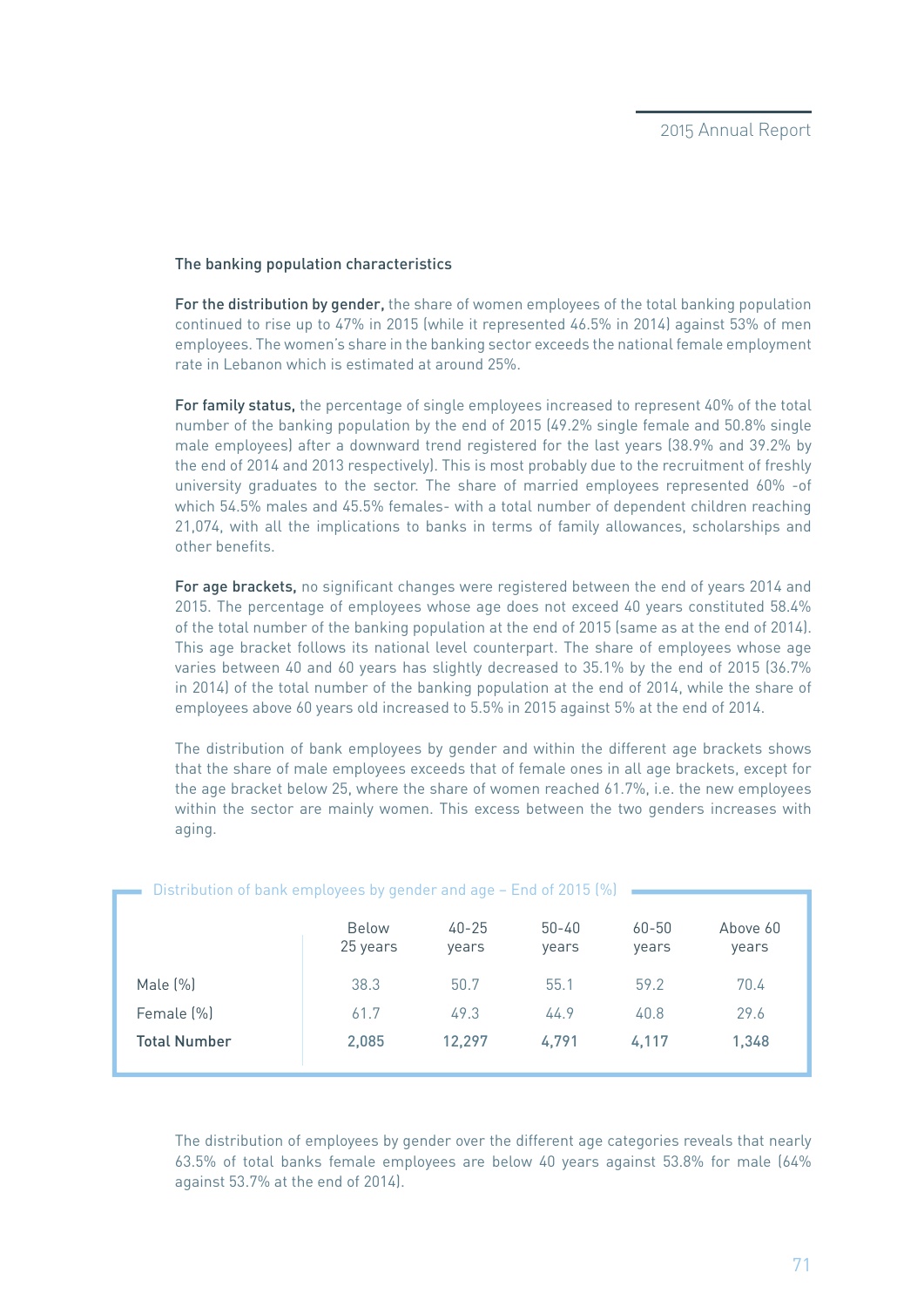| Distribution of male and female employees by age category – End of 2015 $\%$ – |          |           |           |           |          |               |  |  |  |
|--------------------------------------------------------------------------------|----------|-----------|-----------|-----------|----------|---------------|--|--|--|
|                                                                                | Below    | $40 - 25$ | $50 - 40$ | $60 - 50$ | Above 60 | Total         |  |  |  |
|                                                                                | 25 years | years     | years     | years     | years    | <b>Number</b> |  |  |  |
| Male $(\%)$                                                                    | 6.1      | 47.7      | 20.2      | 18.7      | 7.3      | 13,066        |  |  |  |
| Female (%)                                                                     | 11.1     | 52.4      | 18.6      | 14.5      | 3.4      | 11,572        |  |  |  |

For job grades, we note that the detailed staff distribution by grade was not applied in some banks. However, we can give a brief idea of this new classification as the pertaining declared number of employees has reached 21,443 persons at the end of 2015, i.e. around 81% of the total number of the banking population, of which 78% classified as "Technicians" against 22% as "Cadres". We remind that "Technicians" occupy jobs that need skills acquired by education, experience and training; and they have the ability to solve problems, to oversee a team work and to have flexible relations with customers. The "Cadres" are the persons that can handle jobs with bigger responsibilities, extensive knowledge, and leadership skills with the ability of decision makers. The female gender constituted 48.7% in the category of technicians and 43.3% in that of cadres.

**For the level of education,** the share of employees holding a university degree continues to significantly increase across the years to reach 76% of the total Lebanese banking population by the end of 2015 (74.8% by the end of 2014). This is partially due to the recruitment of university graduates in the sector. In fact, their number has increased by 880 employees by the end of 2015; 517 female and 453 male employees. In parallel, the percentage of employees' holders of baccalaureate or its equivalent (less than a university degree) continued decreasing from 15.2% in 2014 to 14.4% by the end of 2015 of the total number of the banking population, and the percentage of employees who did not reach that level of studies has decreased to 9.6% in 2015 (10% in 2014).

The distribution of bank employees by gender and education level reveals that the share of women exceeds that of men among the holders of university degrees by the end of 2015; whereas the share of women holders of baccalaureate or its equivalent attained 41.1% and those a level below baccalaureate reached 17.5% against bigger shares for men employees.

| Distribution of bank employees by gender and level of education - End of 2015 [%] |                                  |                                          |                        |  |  |  |  |  |
|-----------------------------------------------------------------------------------|----------------------------------|------------------------------------------|------------------------|--|--|--|--|--|
|                                                                                   | Below the<br>Baccalaureate level | baccalaureate level<br>or its equivalent | University<br>graduate |  |  |  |  |  |
| Male $(\%)$                                                                       | 82.5                             | 59.0                                     | 48.2                   |  |  |  |  |  |
| Female (%)                                                                        | 17.5                             | 41.0                                     | 51.8                   |  |  |  |  |  |
| <b>Total Number</b>                                                               | 2,365                            | 3,559                                    | 18,714                 |  |  |  |  |  |
|                                                                                   |                                  |                                          |                        |  |  |  |  |  |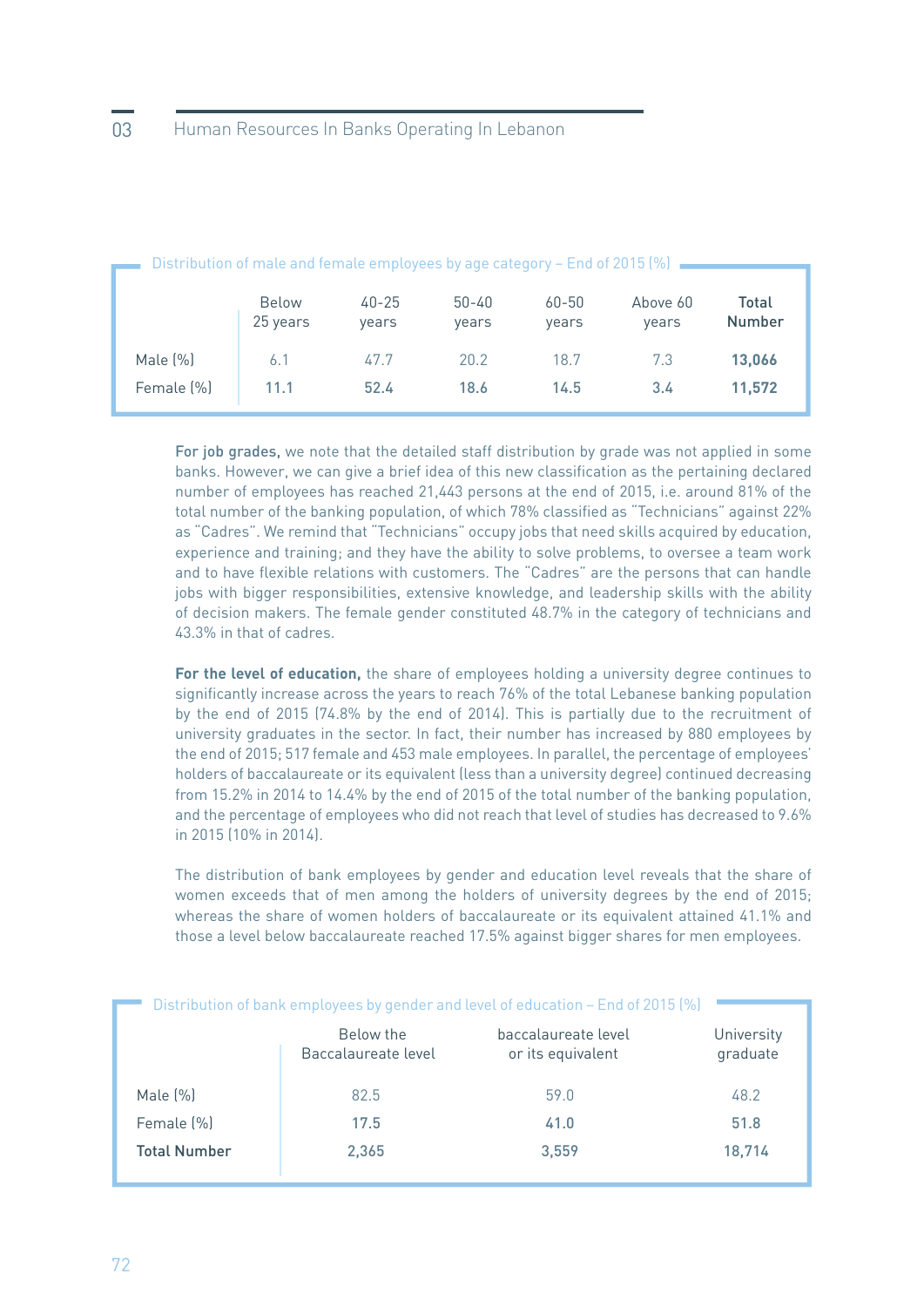The distribution of employees by gender and according to the level of education indicates that around 84% of bank female employees are university graduates, while those who have not reached the baccalaureate level represent less than 4% of the total number of female employees in the banking sector.

| Distribution of male and female bank employees by the level of education - End of 2015 (%) |                                  |                                 |                                 |                 |  |  |  |  |  |
|--------------------------------------------------------------------------------------------|----------------------------------|---------------------------------|---------------------------------|-----------------|--|--|--|--|--|
|                                                                                            | Below the<br>Baccalaureate level | baccalaureate<br>level graduate | University<br>or its equivalent | Total<br>Number |  |  |  |  |  |
| Male $(\%)$                                                                                | 14.9                             | 16.1                            | 69.0                            | 13,066          |  |  |  |  |  |
| Female (%)                                                                                 | 3.6                              | 12.6                            | 83.8                            | 11,572          |  |  |  |  |  |

#### Salaries, Wages and Benefits

In 2015, the total amount of salaries and various allowances allocated by banks to their employees reached LBP 1,795.4 billion against LBP 1,720.6 billion in 2014, increasing therefore by 4.3% against a higher increase of 8.7% in 2014. The increase in 2015, as in general, is due to the increase in the number of employees, the statutory annual raise, the contributions to the NSSF and other benefits according to the Collective Labour Agreement.

Therefore, the average annual cost of a bank employee reached around LBP 72.87 million in 2015 (i.e. LBP 6.1 million per month, on the basis of 12 months) against LBP 72.14 million (i.e. LBP 6 million per month, on the basis of 12 months) in 2014; an increase rate of 1%. Knowing that the salary level and the amount of allowances differ from one employee to another according to several criteria, among which, ranking, seniority, level of education, family status, bank policy on salaries, and bank category and size.

As for the distribution of **salaries and benefits,** the share of **salaries alone** represented 62.5% of the total cost in 2015 (61.3% in 2014). The total salaries amounted to LBP 1122.3 billion against LBP 1.055 billion in 2014, i.e. an increase of 6.3%. This increase is explained by the increase in the number of employees (788) and by the annual raise given by banks to their employees according to the Collective Labour Agreement. Therefore, the **average monthly**  basic salary of a bank employee reached in 2015 LBP 2.85 million on the basis of 16 months (as stipulated in the Collective Labour Agreement) against LBP 2.77 million, on the basis of 16 months in 2014.

**The Family allowances** represented, as in 2014, 2.1% of the total cost paid by banks to employees in 2015, amounting to LBP 37.3 billion against LBP 36.1 billion in 2014, i.e. an increase of 3.3%. These allowances are first composed of contributions to the National Social Security Fund based on employees' salaries, and according to the Collective Labour Agreement in second, in addition banks pay in addition to the contributions required by NSSF, additional allowances for dependent child of 50%, and for the spouse of 75% of the respective amounts stated by NSSF regulation (LBP 33 thousand for one child and LBP 60 thousand for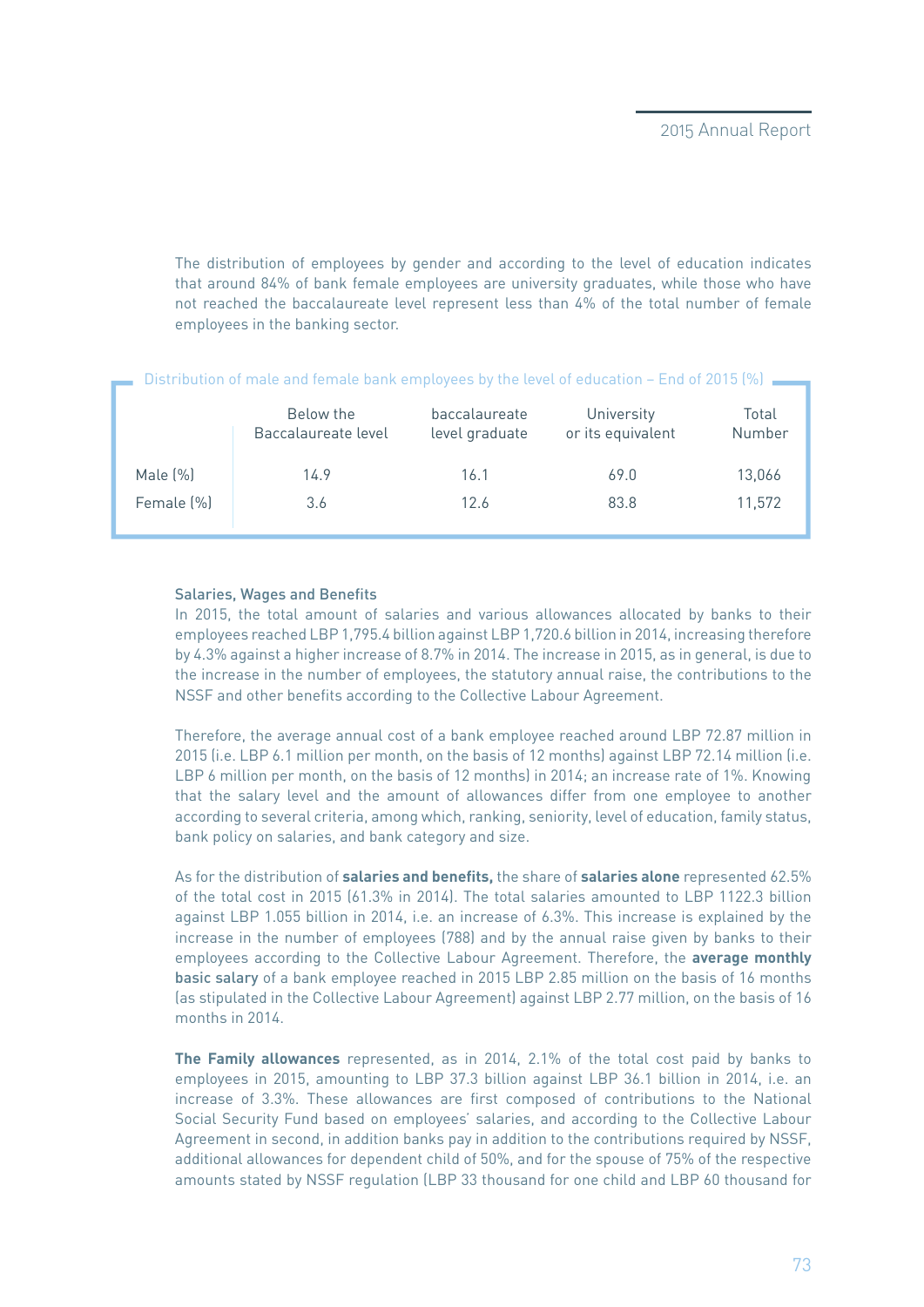the spouse). The additional allowances have increased by 1.3% in 2015 compared to the year 2014 and banks' contribution to NSSF increased by 4.3% in 2015 in accordance with the higher number of married employees and their benefiting children.

Bank contributions to **health allowances and maternity or what is commonly known as health insurance** represented 4.8% of the total cost paid by banks to employees in 2015 (same in 2014). The value of these allowances increased to reach LBP 86.7 billion in 2015 against 83.5 billion in 2014, i.e. an increase rate of 3.8%. These allowances include contributions paid by banks to the NSSF, knowing that the rate applied to that division is 7% of the employee's salary (2% deducted from the employee's salary), in addition to the surplus, which is not covered by the NSSF and granted by banks to their employees. Contributions have increased by 3.1% in 2015 in comparison with 2014 and surplus by 4.9%. This is due to the increase in the number of employees and their dependent children, and the increase of health allowance provided by the banks according to the latest Collective Labour Agreement, the cost of hospitalization and probably higher cases of sickness.

The **end-of-service indemnities** share stabilized at 13% of the total cost paid by banks to employees by the end of 2015, amounting to LBP 232.6 billion against LBP 225.8 billion in 2014, i.e. an increase of 3%. This is due to the increase of the number of newly recruited and the NSSF contributions while provisioning remains stable. It is worthy to note here that the contribution rate paid by banks to NSSF for end-of-service indemnities is 8.5% of the aggregate salaries subject to taxes.

The amount of **other benefits** paid by banks to their employees represented nearly 17.6% of the total cost (salaries and benefits) by the end of 2015. Their value amounted to LBP 316.5 billion against LBP 319.9 billion in 2014, i.e. a decrease of 1.1%. This decline is largely attributed to less transport compensation as a result of a lower daily price of gasoline. Other benefits include beside bonuses, education allowances (21.9% of total other benefits in 2015), transportation allowances (17.6%), cashier allowances, marriage and maternity allowances, representation fees, clothing, and others.

**Education allowances:** They reached LBP 69.4 billion in 2015 against LBP 65.7 billion in 2014, i.e. an increase of 5.6%. In fact, the dependent children of bank employees registered in private schools were 13,474 in 2015 and the allowances paid by banks to their employees amounted to LBP 50.608 million, i.e. an average of LBP 3.756 million per student (knowing that the scholarship according to the latest Collective Labour Agreement is set at LBP 3,500 thousand per student). The number of children registered in private universities was 2,972, and the allowances paid by banks to their employees amounted to LBP 17.504 million, i.e. an average of nearly LBP 5.890 thousand per student (LBP 5,500 thousand per student according to the latest Collective Labour Agreement). **These figures indicate that some banks are granting education allowances exceeding the amounts stipulated by the terms of the Collective Labour Agreement.** The number of children of employees registered in public schools was 193 in 2015, thus the total allowances paid by banks to their employees amounted to LBP 309 million, i.e. an average of LBP one million five hundred thousand per student which is nearly the amount per student stated in the Collective Labour Agreement. Parents of children registered in the Lebanese University (368 students in 2015) benefited from a total amount of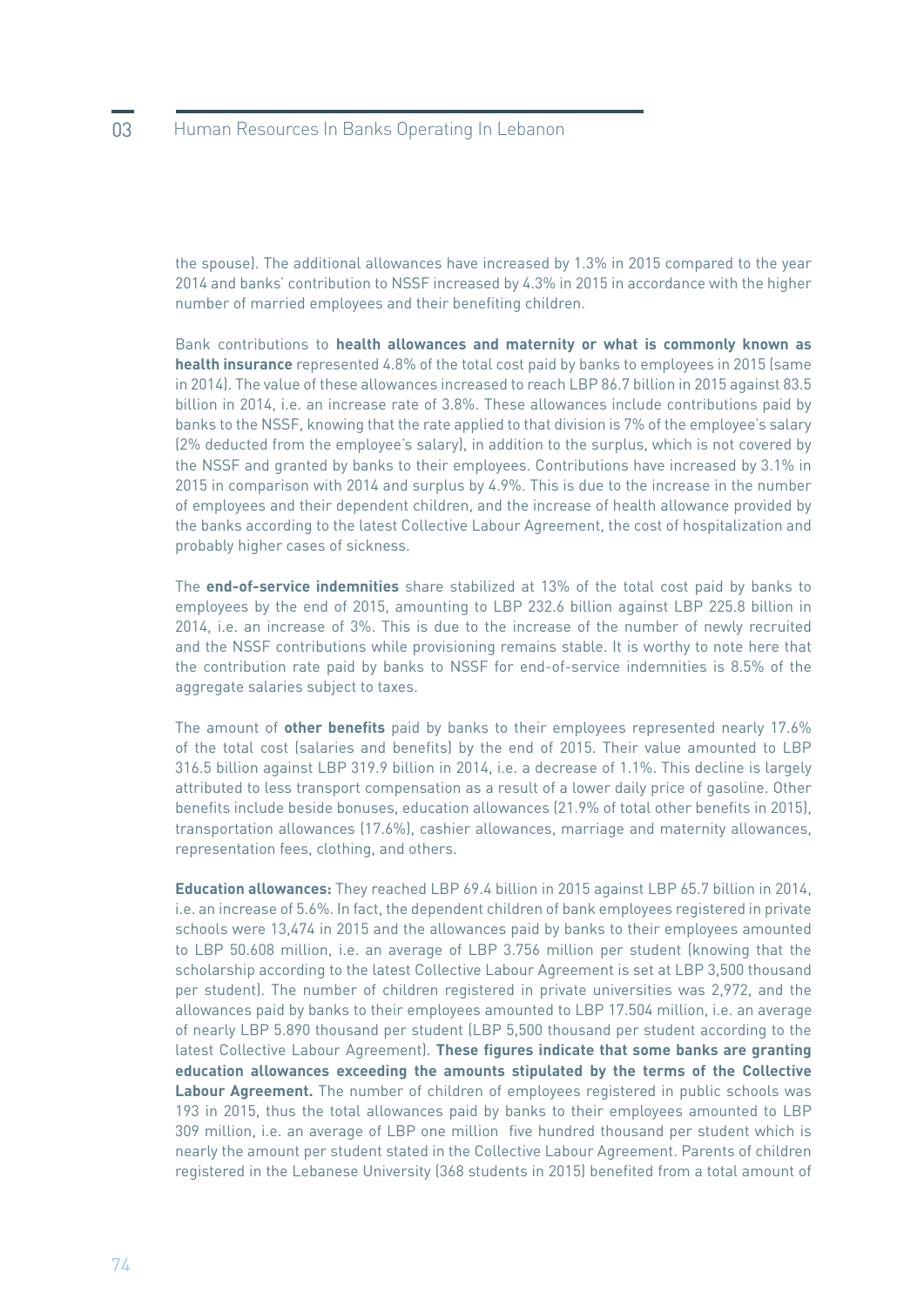LBP 1.010 million, knowing that the amount stipulated in the Collective Labour Agreement is LBP 3 million per student.

**Transportation allowances:** Their value decreased from nearly LBP 64.9 billion in 2014 to nearly 55.6 billion in 2015, i.e. an average of 14.3%. Despite the increase in the number of employees, this is due to the decrease of the average price of 20 litres of gasoline at LBP 33,083 in 2014 to LBP 24,500 in 2015 as circulated by the Association of Banks in Lebanon to its members on a monthly basis, and in light of the global decrease of the average price of a barrel of oil.

It is worth noting that the Collective Labour Agreement, signed and revised on periodic basis by the Association of Banks and the Syndicate of Banks' Employees, sets the relationship between the administrations of bank members of ABL, on the one hand, and employees of banks in Lebanon, on the other. This agreement determines, in its various chapters and annexes, all that relates to allowances, benefits, indemnities, raises, leaves, medical care, salary scale, and different relevant topics. It also imposes the application of the new regime classification, and lately it has established the **Post-End-of Service hospitalization system** through a private insurance company or a Staff Solidarity Fund; to secure the deep commitment of banks and the Association to ensure the best living conditions to employees of the banking sector throughout their life. In the context of the current talks between the Syndicates of banks' employees and ABL's Social Affairs and Human Resources Committee regarding that System, the Syndicate agreed to introduce some amendments to the Staff Solidarity Fund bylaws in terms of promoting the principles of transparency and Corporate Governance, thus ensuring its implementation by independent auditors appointed by the Association. Banks were granted the liberty to choose adherence to this Fund in conjunction with the required reforms.

#### **Productivity**

Banks operating in Lebanon are seeking to increase the productivity of their employees by many means which are reflected through training and development of human resources, investment in fixed assets and staff related costs.

In terms of fixed assets, banks allocate large amounts of funds in the fields of information technology and communications, hardware, software, modern electronic equipment, and services to meet customer needs of fast and secure modern services, and to improve the internal work and reduce costs thus increasing productivity.

In terms of human resources, the development is based on the employees' in house training. The newlee recruited employees and cadres in the Lebanese banks, especially the large ones, are subject to extensive training, handling most aspects of the three banking businesses, namely technology, operations and banking management. This in house training to new employees in Lebanon is also expanded to those of the Lebanese banks that are spread abroad, such as in Syria, Jordan, Egypt, Turkey, Iraq and elsewhere.

Bank employees also participate in the training courses organized by the Training Department, which regularly and consistently tracks their activities since 1991 in the framework of the General Secretariat of the Association of banks in Lebanon. Courses themes are focused on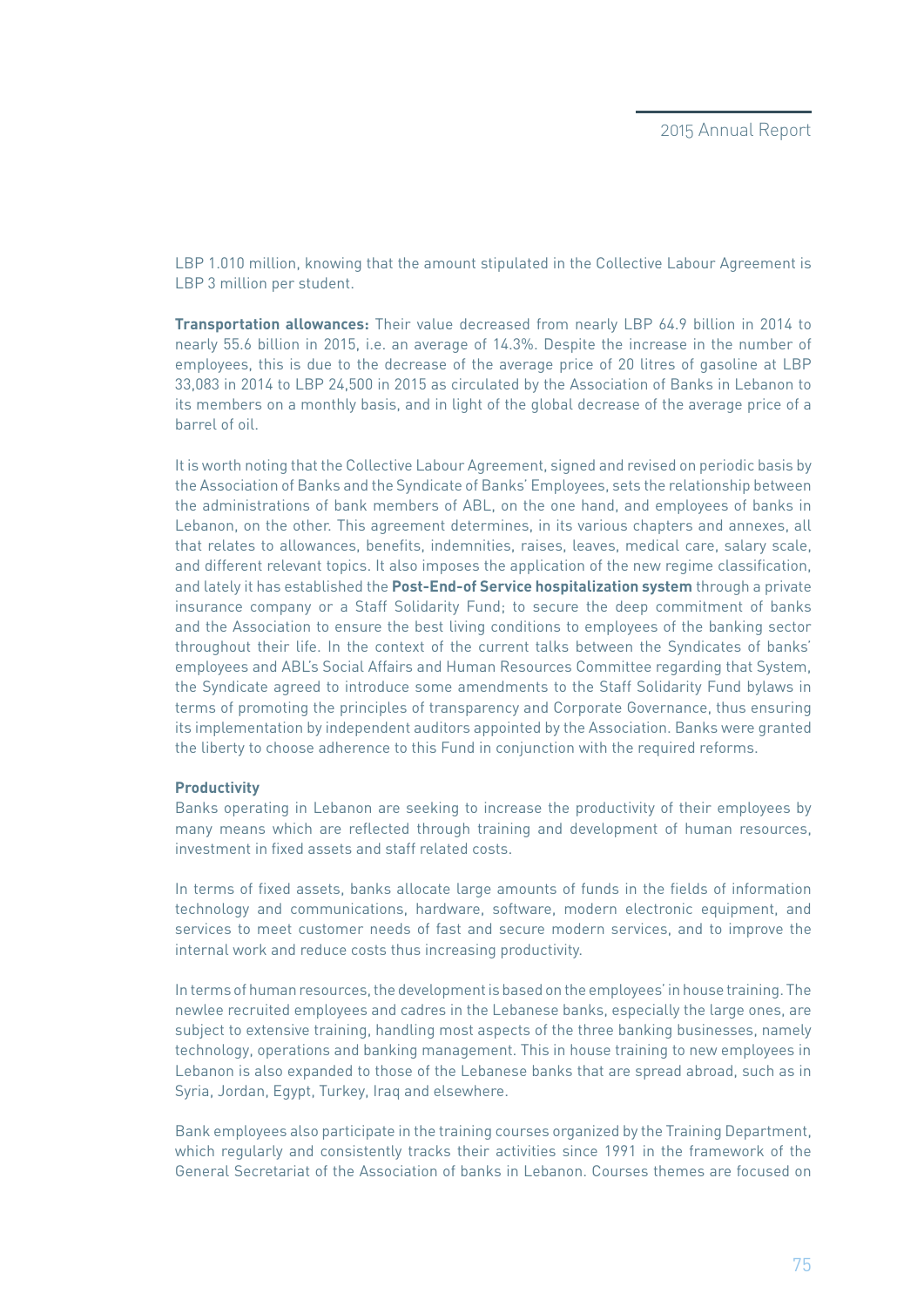labour and tax legislations, application of the provisions of the Central Bank and the Banking Control Commission of Lebanon. It also includes legal aspects of operations and credits, their keeping records and covers in particular and intensively the fighting of money laundering, the terrorist financing, as well as topics of banking risks and funding foreign trade.

On the other hand, some bank employees attended in 2015, the banking classes at the **Higher Institute of Banking Studies (ISEB)** which was created according to Decree n° 9749 dated January 24, 2013 and published in the Official Gazette n° 4/2013. The Institute started its academic activities in 2013-2014 under the supervision of a joint Board of Directors, representing Saint-Joseph University and the Association of Banks in Lebanon. ISEB is eligible to deliver degrees and higher studies diplomas to its registered students. The Association and the USJ share its ownership equally.

In the context of keeping up the global developments and standards in the banking industry in regard to human resources, the Lebanese banks always commit to the content of the Central Bank basic circular n° 103 dated March 9, 2006, which determines the frameworks of the scientific, technical and moral qualifications required from the appointed staff that exercise certain functions in both financial and banking sectors. Banks must declare within a determined period of time the names, tasks and qualifications of eligible employees according to the said basic circular attachment. The acceleration of global developments in the banking industry imposes on banks the pursuit of their employees of specialized courses in several areas, including verification, anti-money laundering, terrorism financing (compliance) and US tax Law (FATCA).

Underscoring the already recognized high productivity of the Lebanese banking sector is its contribution to about 6% of gross domestic product or GDP in 2015(\*), knowing that the sector employs a small share of the labor force in Lebanon. It also appears that the ratio of total assets, total deposits, and total capital as percent to the number of employees in the sector is improving and the ratio of net profits/number of employees is considerably increasing.

(\*) = (sector salaries and benefits+profits/ GDP) in 2015: (2,839 + 1,795) / 76,518) = 6.1%

|                                                          | <b>End of 2012</b> | <b>End of 2013</b> | Fnd of 2014 | <b>End of 2015</b> |
|----------------------------------------------------------|--------------------|--------------------|-------------|--------------------|
| Total assets/number of<br>employees (million USD)        | 6.89               | 7.30               | 7.54        | 7.99               |
| Deposits of clients/number<br>of employees (million USD) | 5.62               | 5.97               | 6.14        | 6.45               |
| Total capital/number of<br>employees (million USD)       | 0.60               | 0.66               | 0.71        | 0.75               |
| Net profits/number of<br>employees (000 USD)             | 69.62              | 70.89              | 70.99       | 78.96              |

Employees' productivity indicators in the Lebanese banking sector

**Sources:** BDL –ABL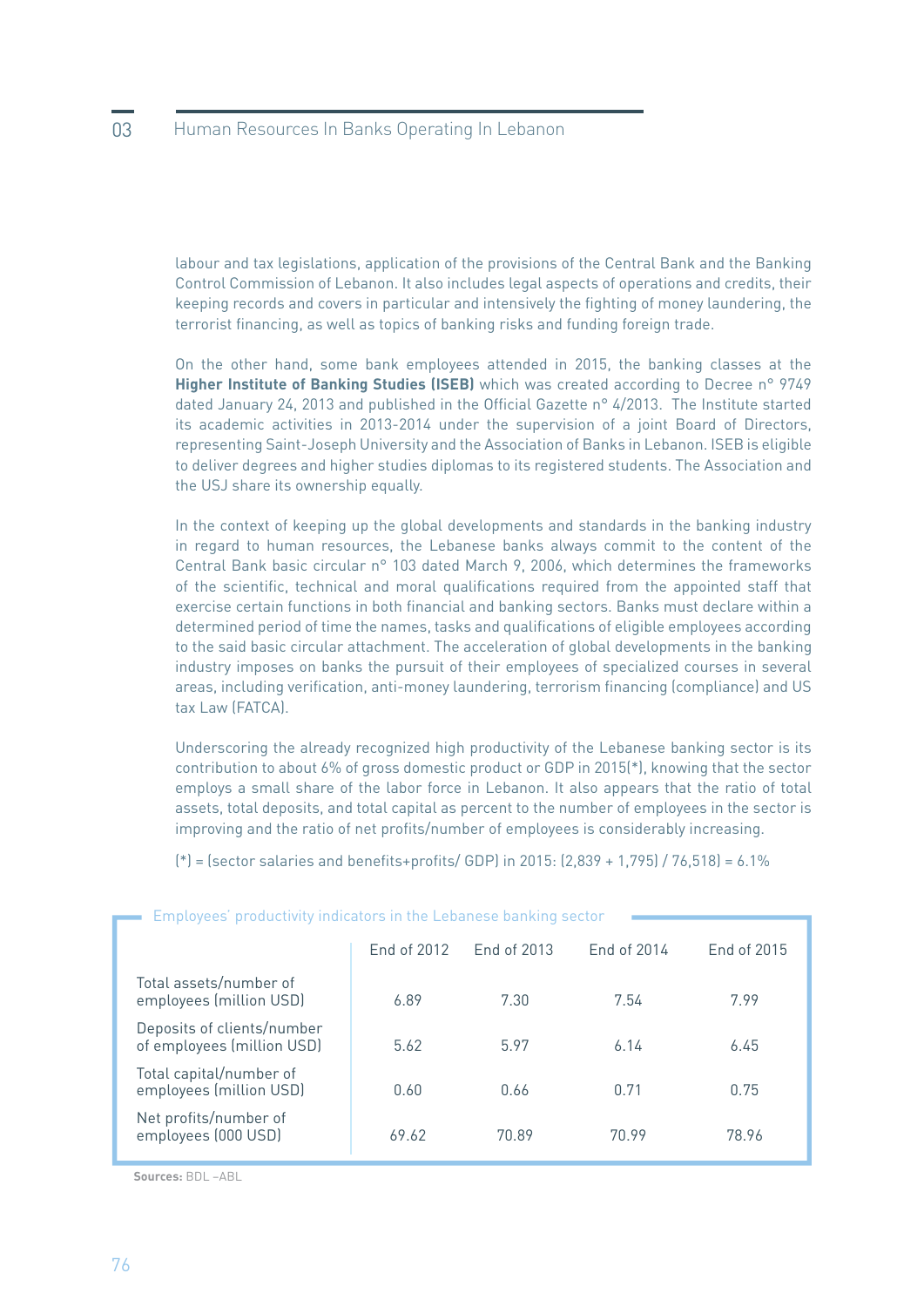## II- ACTIVITIES OF THE TRAINING DEPARTMENT

# 01<br>General overview

Since its establishment within the General Secretariat at the Association of Banks in Lebanon (ABL) twenty four years ago, the Training Department continues to organize training programs for the employees of its banks and representative offices members. The purpose of these activities is to enrich employees' knowledge and competencies, develop their personal and professional abilities, as well as update them on the latest trends in the banking industry, thus, bringing the sector to higher echelons.

As in previous years, the Training Department has committed itself to execute its annual program as approved by ABL's Board of directors and published at the beginning of the year on ABL's website www.abl.org.lb under "Training Department" section and is updated when needed. Banks can communicate with the Training Department through this website, whether to register their employees in the different activities or to submit their comments and suggestions.

It is important to emphasize the growing role of training, since many years, in all aspects related to the banking, administrative and personal development fields. It is clear that banks look up to training as part of their social responsibility toward their employees, because of its direct or indirect impact on their customers.

During 2015, the training activities attracted almost 2626 participants. Throughout the 36 topics which have been covered this year, either as seminars of different types or conferences, the Training Department focused on the completion of subjects that were offered in previous years, such as Risk management, Internal audit, Taxation in Lebanon, and the Development of personal skills. Moreover, the Training Department developed some of the subjects found regularly in its training programs since many years, such as the Legal aspects of banking operations, Fighting money laundering, Loan contract, its guarantees and implementation, and Improving management skills of managers, supervisors and others. New themes were also introduced such as Banking contracts: drafting and content, IFRS 9 & implementation challenges, New electronic banking technology services. The Training Department has also organized two seminars on Taxation in Lebanon and Risk management, each included four or five different topics.

The Training Department participated in the preparation of a number of local and international conferences, the most important one being the National Conference on Financial Capabilities which was held in cooperation with the Institute of Finance Basil Fuleihan/Ministry of Finance, The Ministry of Education and Higher Education and the International Network on Financial Education (INFE) internalized within the Organization for Economic Cooperation and Development (OECD). It also participated during 2015 with ABL's President in the financial education for SMEs conference held by UBF (Union des Banques Francophones) in Brussels.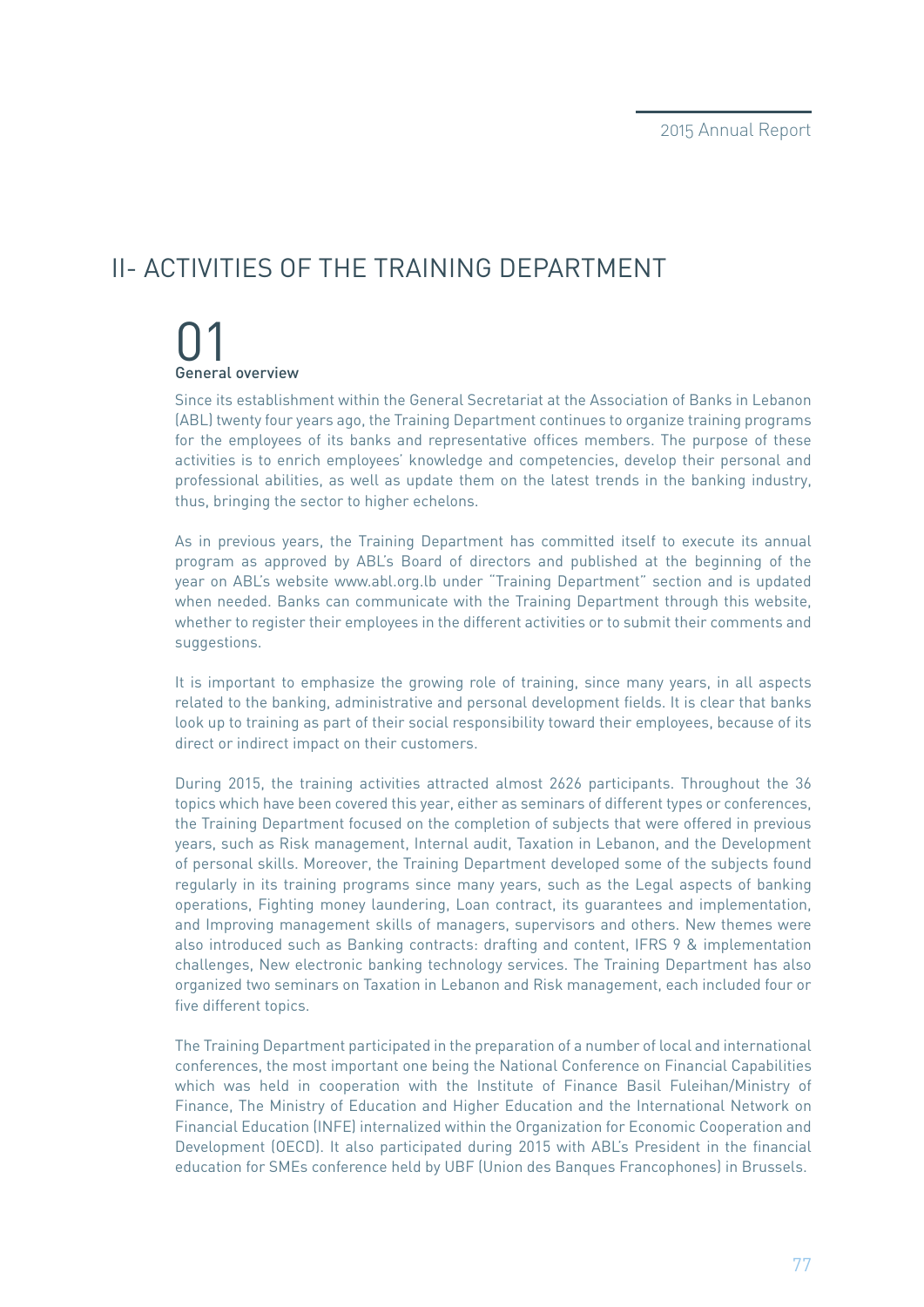The cooperation between the Training Department and international organizations, public and private institutions, and local and international training centers in organizing training programs proves that ABL is keen to provide services to the banking sector with a noncommercial purpose.

## 02 Distribution of the Training Department activities

In comparing the distribution of participants by type of training activity, for the years 2014 and 2015, as shown in the graph below, we notice a similarity between the number of participants to the intensive training sessions and a disparity between the numbers of participants in the other types of training. During 2015, the number of participants to the seminars and conferences and to the short courses increased significantly compared to the numbers in 2014, whereas the number of participants to the in-house sessions decreased by almost one third the number in 2014.



Participants' distribution by type of training activities during 2014-2015

### **Hereafter the details concerning the content of the different types of training activities for the year 2015:**

#### **Seminars and conferences**

Traditionally, these activities ranged between three to four hours, handled new or pressing subjects related to the banking industry and were organized in cooperation with local and international institutions. During 2015, the Training Department continued its cooperation with other parties to organize seminars and conferences and included the National Conference on Financial Capabilities within this category of training although it was organized for one day and a half.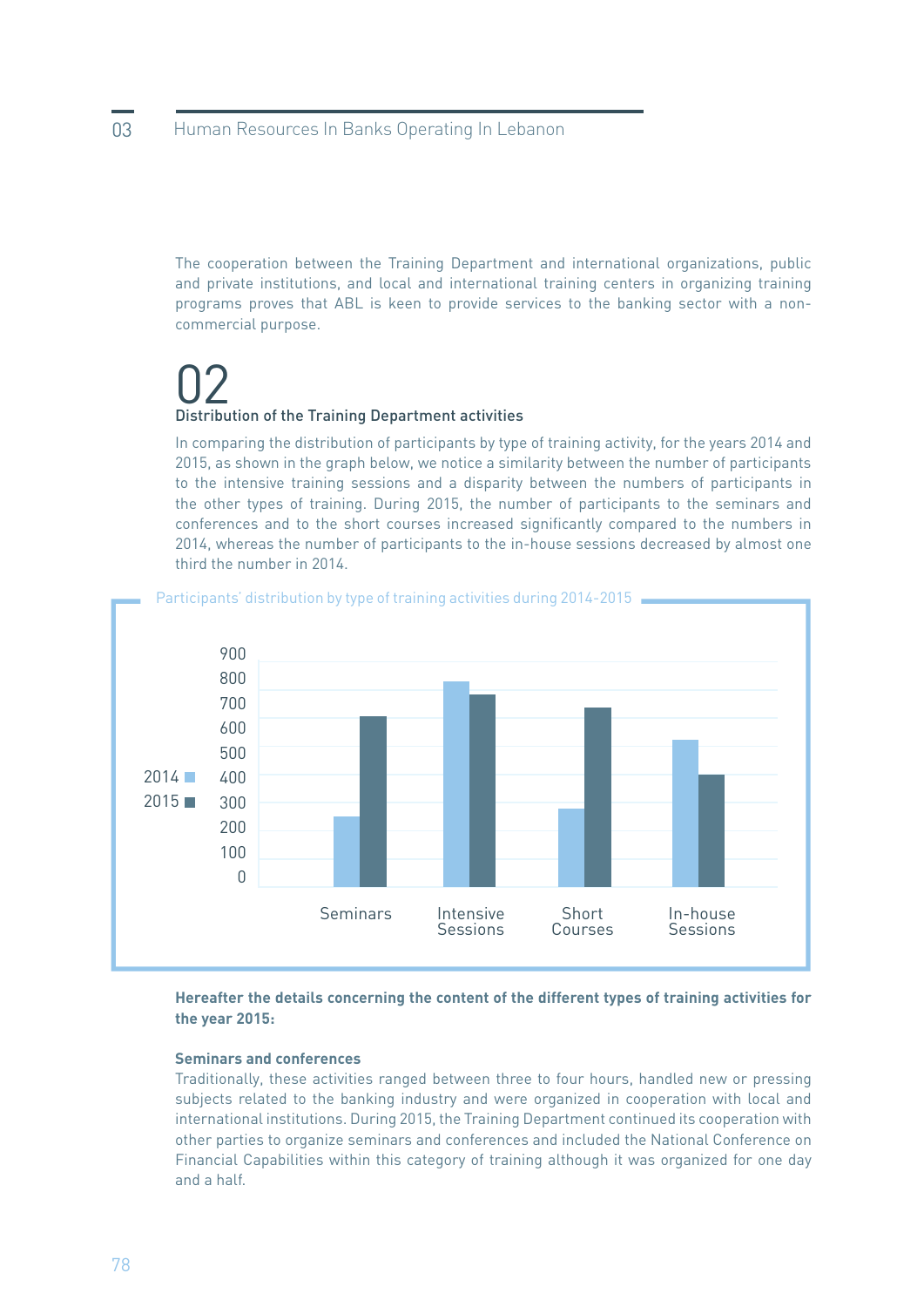During 2015, these activities attracted 700 participants, of whom 378 persons participated to conferences related to Fighting Money Laundering and/or Terrorism Financing issues, knowing that this subject took a great deal of importance in all the categories of training for this year.

|                                                                                                         | Nb of persons | Nb of banks |
|---------------------------------------------------------------------------------------------------------|---------------|-------------|
| <b>Themes</b>                                                                                           |               |             |
| Sanctions and Embargoes Program <sup>1</sup>                                                            | 70            | 44          |
| The future of Swiss Banking (FATCA implementation,<br>automatic exchange of information, ) <sup>2</sup> | 68            | 45          |
| Fighting Money Laundering (4 sessions) <sup>3</sup>                                                     | 174           | 27          |
| Fighting Money Laundering 4                                                                             | 40            |             |
| Business Ethics and customer protection <sup>5</sup>                                                    | 56            | 32          |
| The new cover of the cash boxes 6                                                                       | 58            | 39          |
| Anti-Bribery and Corruption <sup>7</sup>                                                                | 64            | 38          |
| Financial Capabilities <sup>8</sup>                                                                     | 140           | 68          |
| Fighting Money Laundering <sup>9</sup>                                                                  | 30            |             |
| <b>Total</b>                                                                                            | 700           | 68          |

**1** in cooperation with "Deloitte & Touche"

**2** in cooperation with the Swiss Business Council Lebanon (SBCL) and the embassy of Switzerland in Lebanon

**3** in cooperation with "Special Investigation Commission"

- **4** in cooperation with "Special Investigation Commission"
- **5** in cooperation with "Deloitte & Touche"
- **6** in cooperation with "BDL"
- **7** in cooperation with "Deloitte & Touche"
- **8** in cooperation with the "Institut des Finances Basil Fuleihan"
- **9** in cooperation with "Special Investigation Commission"

#### **Intensive training sessions and workshops**

These activities aimed at developing the capacities of participants in the banking field through lectures and case studies. Each of these activities lasted one or two days.

In 2015, the Training Department focused on these activities which attracted 793 participants. They all had 7898 hours of training, which means an average of 9.96 hours per participant. In comparing with 2014 numbers, we notice a similarity between the number of participants (818 participants in 2014) and the number of training hours (7709 in 2014), even though this number increased on average by more.

It is remarkable that banks continued to participate intensely to the "Fighting Money Laundering" workshop held in cooperation with SIC for 179 employees divided in 9 groups. Also, they participated to the "Fraud auditing: detection & prevention" seminar held in cooperation with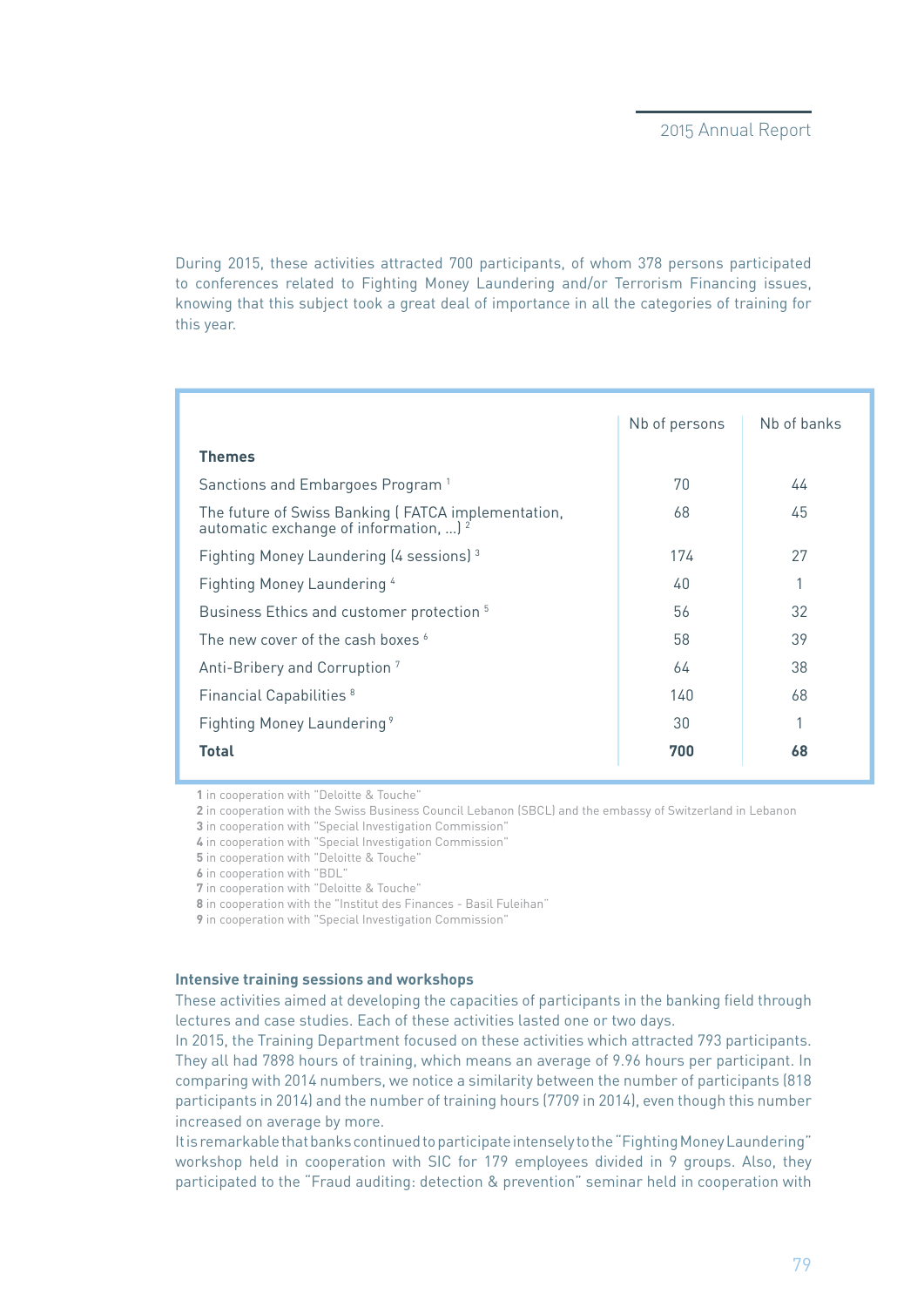the Hellenic Banking Institute which attracted around 80 employees. Moreover, 90 employees participated to the "IFRS 9 & implementation challenges" seminar. The Training Department also organized a seminar on "FATCA: current implementation challenges" in cooperation with two international audit firms. Finally, 88 employees participated to the "New electronic banking technology services: trends, security & regulations" seminar which included a part on "Cloud computing" taking into consideration the Lebanese laws and regulations.

Overall, the Training Department organized 26 intensive sessions that covered 14 different subjects during this year. And it cooperated with local and foreign experts to deliver these sessions. For instance, it cooperated with an international expert in internal audit who works for the training institute related to the Greek Banking Association to deliver the trainings on "Fraud auditing: detection & prevention" and "Risk based internal audit"; it also cooperated with a financial expert who works for the ATTF (Agence de Transfert de Technologie Financière) to deliver the "Private banking" seminar; and finally, it cooperated with AFGES, a French institution specialized in the fields of risk, accounting and auditing in banks to deliver a seminar on "Cost & profitabibity of bank services and products".

The table in annex shows the different subjects discussed as well as the number of training hours for each session, the details concerning the participants and their distribution by gender, seniority and grade.

#### **Short courses**

These activities aimed at training employees of all categories in different fields of the banking industry. The training was delivered in the form of courses and practical cases during afternoon sessions, twice or three times a week, over a period of one or two months. 728 employees participated to these sessions, among whom 66 attended the Banking English Training Program that is scheduled three times a year and for six knowledge levels. Two subjects were handled and repeated twice: "Taxation in Lebanon" which covered the fiscal stamp, the salaries and compensations taxation, the profit and interest taxation and the future trends in the Lebanese tax system; and the "Banking risks" which covered the credit risk, market risk, operational risk and capital & liquidity risk in addition to a general introduction about moving from Basel 1 to Basel 3.

Hence, the total number of groups that attended short courses is 25 and they covered 13 topics. Details about the number of sessions and the participants are shown in the table in annex.

#### **In-house sessions**

These activities aimed at assisting the training departments in banks to elaborate and organize specific training programs that suit their employees' needs. The number of participants to these sessions (405) decreased comparing to the previous year (627).

22 in-house sessions were organized, among which 3 sessions on "Training the trainers" don't show in the table in annex because the Training Department handled the preparation of the program, the choice of the trainer and the good execution only.

 The workshop on "Fighting Money Laundering" was organized 16 times for 335 employees. Another topic was covered in the frame of in–house training concerning the "Legal aspects of banking operations" for 70 employees from 3 different banks.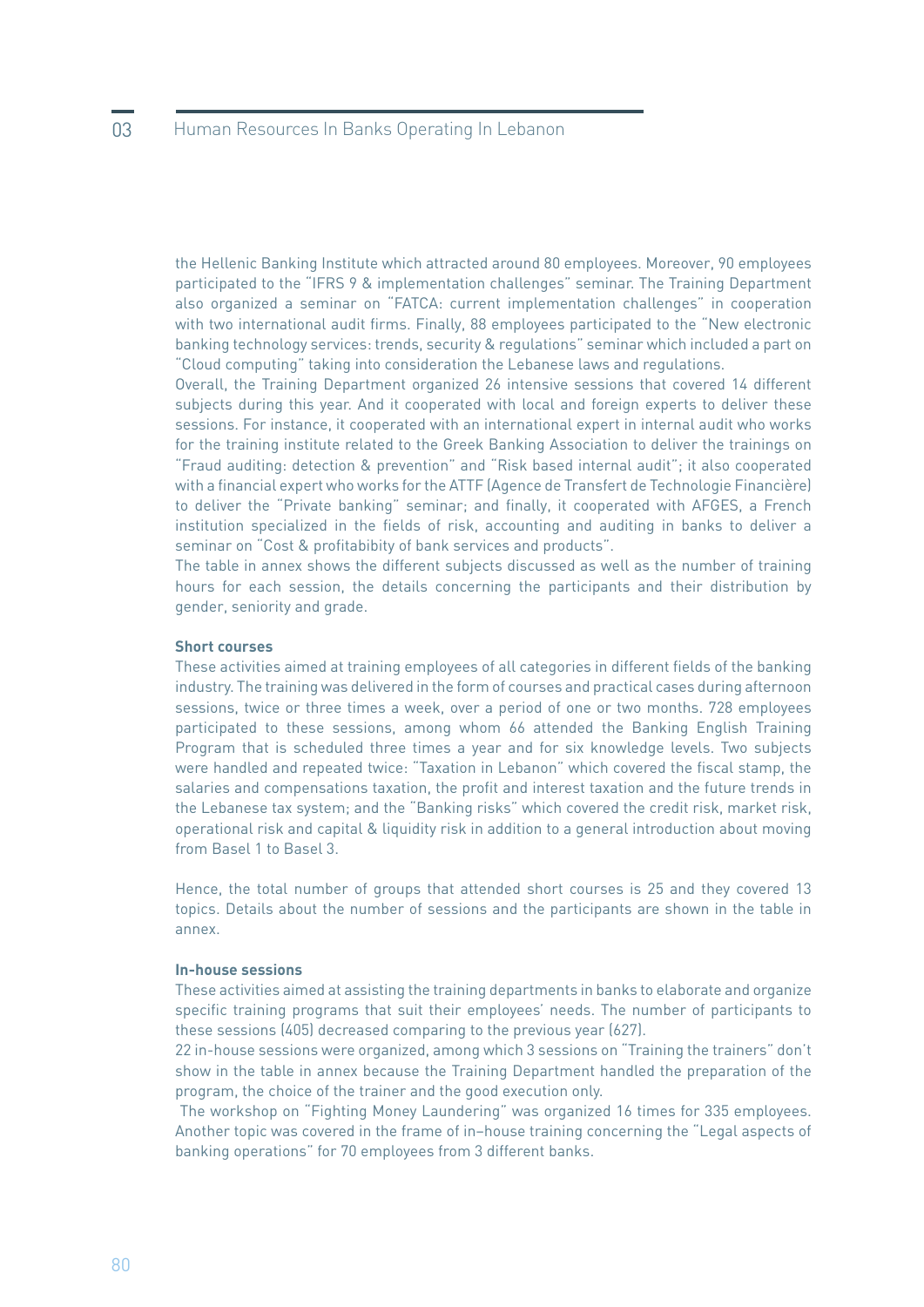## 03 Training hours

The statistics for 2015 show that the number of participants to the intensive, short courses and in-house training sessions reached 1926 persons, who were trained for 19167 hours, which means almost 10 hours for each one of them. This number decreased compared to previous years due to the drop of participation to the Banking English Training Program that is organized for 50 or 60 hours for each level.

We notice that the average number of training hours for the intensive sessions is approximately the same as the total annual average for training hours, and is 10 hours for each trainee. As for the short courses, the average number of training hours reached 11.62 hours whereas it reached around 7 hours for the in-house sessions mostly consisting of "Fighting Money Laundering" workshops which last 4 hours each.

# 04 Participants' characteristics

Except for the participants to the conferences (700), the Training Department collects statistical information about the participants' gender, grade and years of experience.

and female bank employees by the level of education – End of 2015  $(0)$ 

| <u>Distribution of mate and remate bank emptoyees by the tever or equeation – Life or 2010 (70)</u> |                       |               |                      |  |  |  |  |  |  |
|-----------------------------------------------------------------------------------------------------|-----------------------|---------------|----------------------|--|--|--|--|--|--|
|                                                                                                     | Intensive<br>sessions | Short courses | In-house<br>sessions |  |  |  |  |  |  |
| Female                                                                                              | 51%                   | 51%           | 57.5%                |  |  |  |  |  |  |
| Male                                                                                                | 49%                   | 49%           | 42.5 %               |  |  |  |  |  |  |
| Less than 5 years                                                                                   | 23.5 %                | 38 %          | 20%                  |  |  |  |  |  |  |
| 5-10 years                                                                                          | 29.1%                 | 30%           | 15.6 %               |  |  |  |  |  |  |
| More than 10 years                                                                                  | 47.4 %                | 32%           | 64.4%                |  |  |  |  |  |  |
| <b>Total</b>                                                                                        | 100 %                 | 100 %         | 100 %                |  |  |  |  |  |  |

We notice from the above table that the percentages of females (51%) and males (49%) participating to the intensive and short courses sessions are almost the same. As for the in-house sessions, the percentage of females is higher than the males' reaching 57.5%. If we compare these percentages to the participants' grade, we can assure that the females are present in all the job categories especially at the level of technicians and middle management.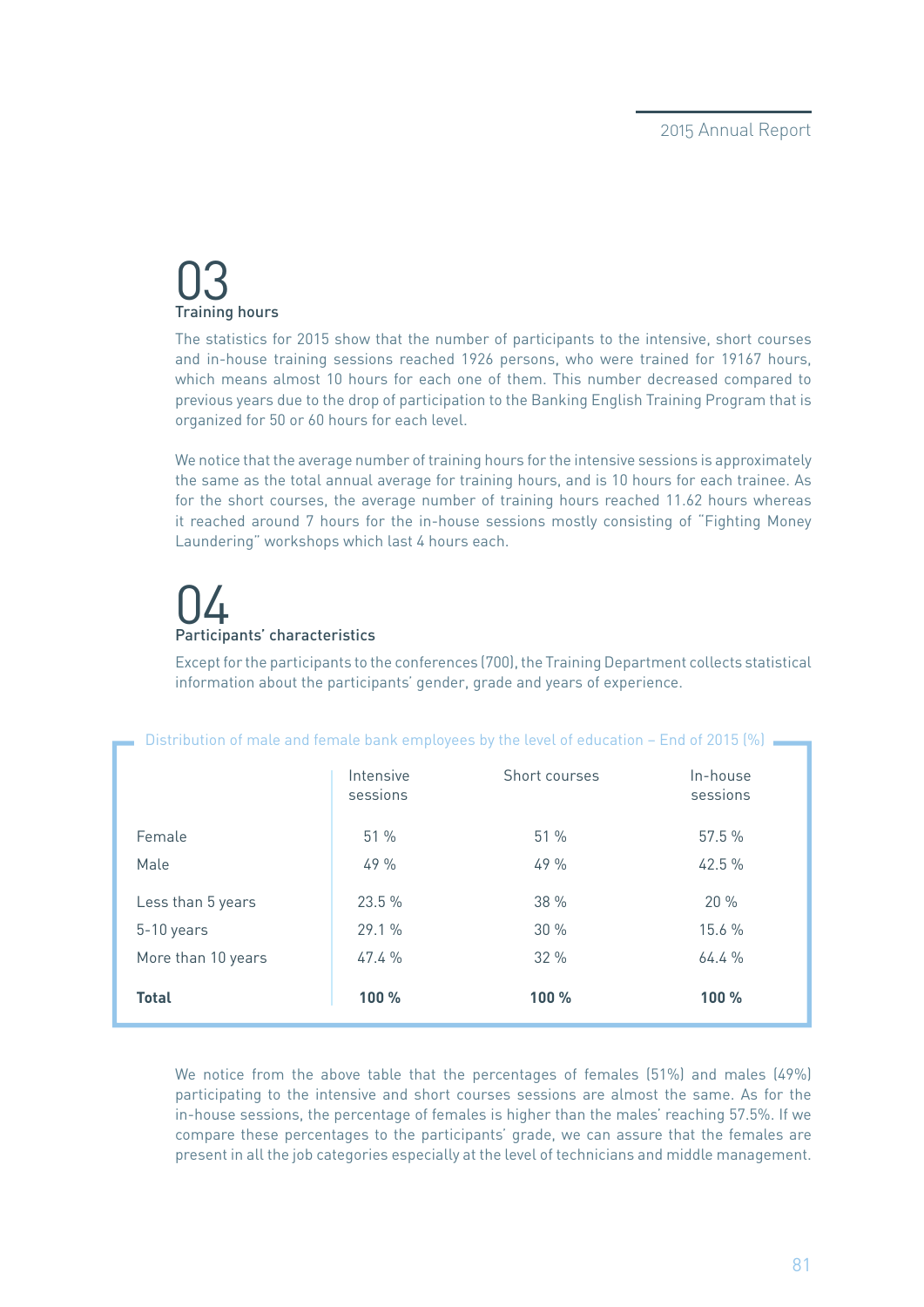It is important to highlight that employees with more than 10 years of experience are participating to training activities, although in different proportions depending on the subject and its importance to the bank. Mostly, people with more than 10 years of experience attend modern subjects or those related to risks. For instance, the workshop on "Fighting Money Laundering", "Fraud Auditing", "IFRS 9" and "FATCA".

# 05<br>Training evaluation

ABL's General Secretariat follows up the activities of the Training Department with great interest, through participants' comments filled on an evaluation form at the end of every training activity, and through the communication with the general management of banks to detect the direct and indirect effects of training activities.

At the end of 2015, it has been proven that a big number of participants have appreciated the selection of training topics as well as the trainers' performance. In fact, banks ask the Training Department to repeat some training sessions every year and some of them ask to organize inhouse sessions for their employees under the supervision of the Training Department at ABL.

We would like to seize the opportunity to highlight the importance of the continuing cooperation between the banks' management and the General Secretariat at ABL for the choice of training topics, trainers and other subjects related to human resources management and development to activate their role as it has an important impact on the banks' productivity and growth.

## 06 The establishment of the Human Resources Development Department

In its continuous quest to better serve the banking sector and its human capital, the Association of Banks in Lebanon (ABL) has created in April 2016 a Human Resources Development (HRD) department.

This department aims to establish a permanent link between the Human Resources departments in banks and the latest trends in the banking industry and employment legislation. Its goal is to assist and support banks in implementing best HR practices and provide them with relevant statistical data and metrics while ensuring their compliance with HR resolutions, namely the Collective Labor Agreement.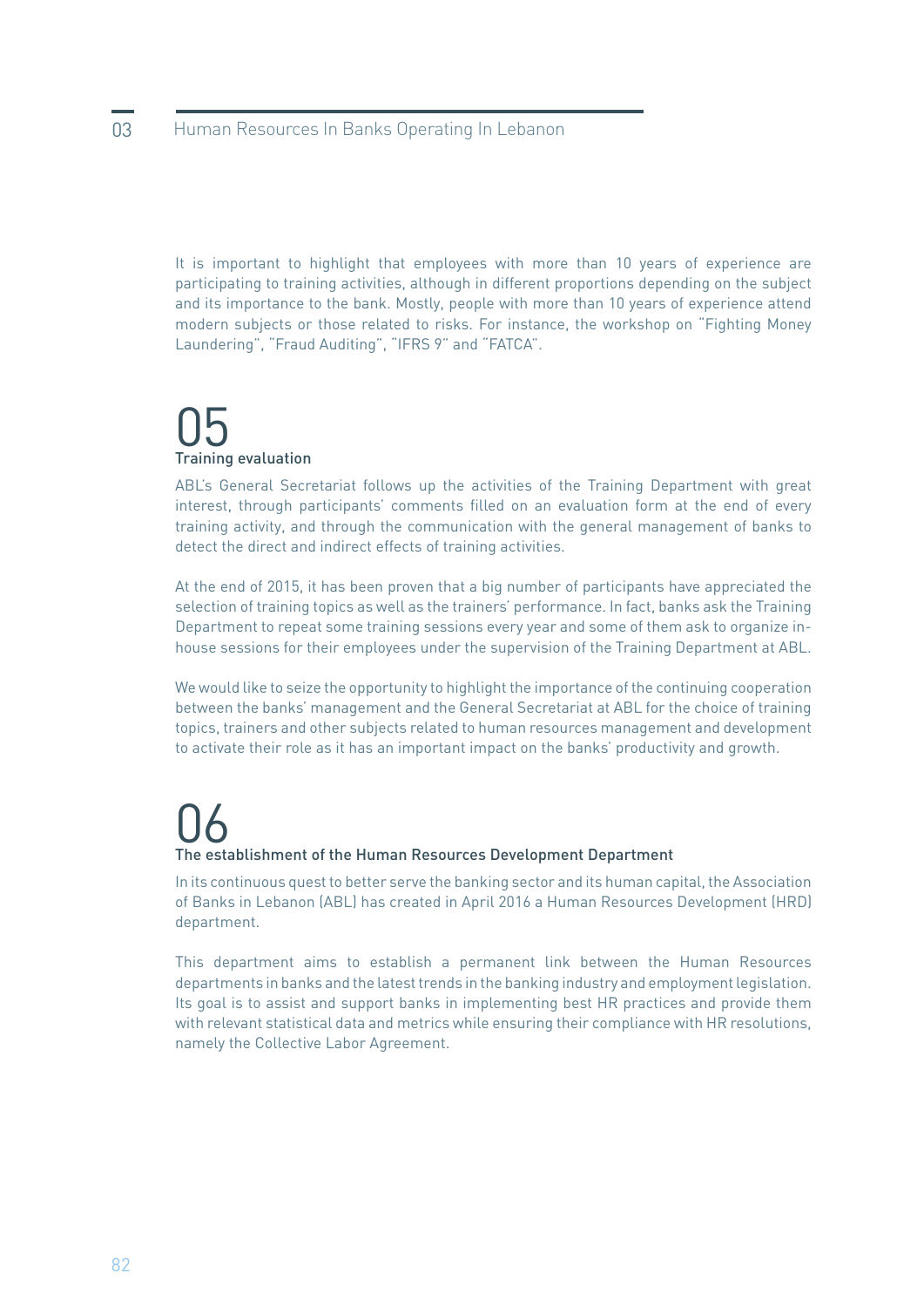Accordingly, the Human Resources Development department role will encompass the following sections:

- Organizational Development Assist banks in designing talent management / succession planning, compensation, grading systems and performance management programs based on best practices.
- Corporate Social Responsibility Assist banks in becoming more sustainable and socially responsible in addressing areas such as employees' wellness, energy use, waste reduction, carbon footprint, civic role, etc…
- Training

Keep organizing training activities (conferences, workshops, intensive seminars, short courses, internal training sessions…) for employees of the banking sector while covering all Lebanese territories, according to a training calendar agreed upon with ABL / HR committee and approved by the board of directors at the association. The purpose of these activities remains to keep up with the latest practices, legislations and regulations in the banking profession, as well as to raise the level of professionalism among the employees of the Lebanese banking sector, which consist one of the advantages that enhances its competitiveness.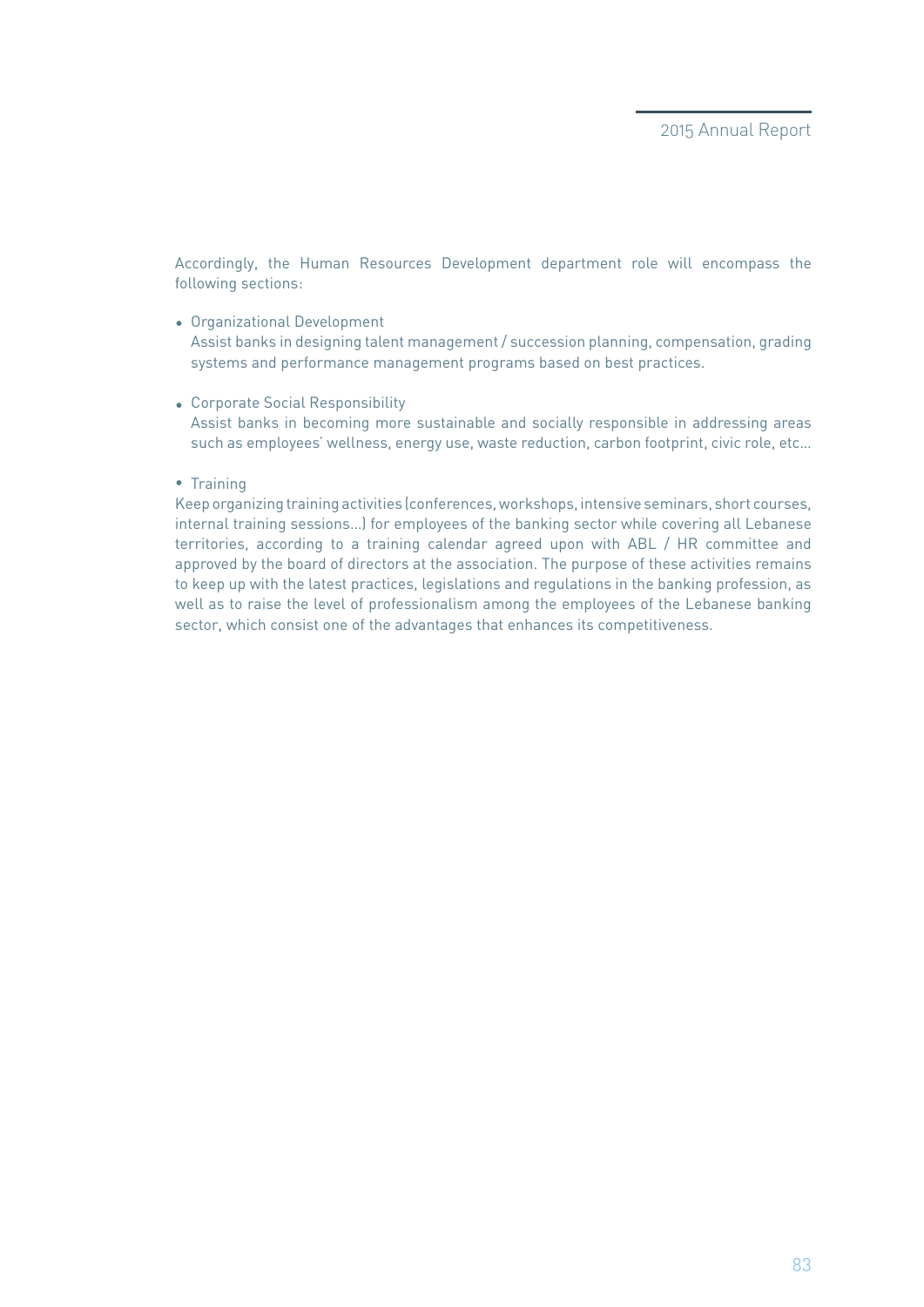## 03 Human Resources In Banks Operating In Lebanon

Distribution of participants to the intensive training sessions, short courses and in-house sessions (2015)

|                                                                                    | Number of      | Number of    |    | Distribution<br>by gender |                      | Distribution<br>by seniority |                       |             | Distribution<br>by grade  |                         | Number of<br>banks/<br>Financial | Number of<br>training<br>hours by | Number<br>of total<br>training |
|------------------------------------------------------------------------------------|----------------|--------------|----|---------------------------|----------------------|------------------------------|-----------------------|-------------|---------------------------|-------------------------|----------------------------------|-----------------------------------|--------------------------------|
| <b>Intensive Sessions</b>                                                          | sessions       | participants |    | Male Female               | Less than<br>years 5 | $5 - 10$<br>years            | More than<br>years 10 | Technicians | Middle<br>Level<br>Cadres | High<br>Level<br>Cadres | Institutions                     | session                           | hours                          |
|                                                                                    |                |              |    |                           |                      |                              |                       |             |                           |                         |                                  |                                   |                                |
| Fraud Auditing:<br>Detection & Prevention                                          | 2              | 79           | 47 | 32                        | 14                   | 19                           | 46                    | 60          | 9                         | 10                      | 30                               | 14                                | 1106                           |
| <b>Presentation &amp; Public</b><br><b>Speaking Skills</b>                         | 1              | 16           | 8  | 8                         | 5                    | 5                            | 6                     | 14          | 1                         | 1                       | 8                                | 14                                | 224                            |
| <b>Banking Contracts:</b><br>drafting and content                                  | 1              | 37           | 12 | 25                        | 12                   | 10                           | 15                    | 23          | 5                         | 9                       | 17                               | 14                                | 518                            |
| <b>Documentary Collection</b><br><b>URC 522</b>                                    | 1              | 18           | 6  | 12                        | 4                    | 9                            | 5                     | 17          | 0                         | 1                       | 12                               | 11                                | 198                            |
| FATCA: current<br>implementation<br>challenges                                     | 2              | 95           | 40 | 55                        | 20                   | 29                           | 46                    | 69          | 8                         | 18                      | 46                               | 7                                 | 665                            |
|                                                                                    |                |              |    |                           |                      |                              |                       |             |                           |                         |                                  |                                   |                                |
| Private Banking                                                                    | 1              | 32           | 17 | 15                        | 8                    | 10                           | 14                    | 24          | 3                         | 5                       | 15                               | 14                                | 448                            |
| <b>Feasibility Study</b>                                                           | 1              | 31           | 13 | 18                        | 10                   | 17                           | 4                     | 29          | $\overline{2}$            | 0                       | 12                               | 23                                | 713                            |
| <b>IT Audit</b>                                                                    | 1              | 42           | 34 | 8                         | 10                   | 13                           | 19                    | 34          | 3                         | 5                       | 28                               | 14                                | 588                            |
| Cost & Profitability of<br>bank services and<br>products                           | 2              | 44           | 23 | 21                        | 14                   | 16                           | 14                    | 35          | 6                         | 3                       | 17                               | 14                                | 616                            |
| Investigating in<br>suspicious money<br>laundering operations<br>(case studies)    | 9              | 179          | 60 | 119                       | 44                   | 40                           | 95                    | 153         | 22                        | 4                       | 40                               | 4                                 | 716                            |
|                                                                                    |                |              |    |                           |                      |                              |                       |             |                           |                         |                                  |                                   |                                |
| <b>Risk Based Internal</b><br>Audit                                                | 1              | 25           | 14 | 11                        | 6                    | 11                           | 8                     | 20          | $\overline{2}$            | 3                       | 13                               | 14                                | 350                            |
| Negotiation<br>creating win-win agreements                                         | 1              | 16           | 8  | 8                         | 3                    | 6                            | 7                     | 15          | 0                         | 1                       | 5                                | 21                                | 336                            |
| New Electronic Banking<br>Technology Services: Trends,<br>Security and Regulations | $\overline{2}$ | 88           | 57 | 31                        | 22                   | 26                           | 40                    | 65          | 14                        | 9                       | 25                               | 12                                | 1056                           |
| IFRS 9 & Implementation<br>Challenges                                              | 1              | 91           | 49 | 42                        | 14                   | 20                           | 57                    | 52          | 11                        | 28                      | 41                               | 4                                 | 364                            |
| <b>Sub-Total</b>                                                                   | 26             | 793          |    | 388 405                   | 186                  | 231                          | 376                   | 610         | 86                        | 97                      | 46                               | 180                               | 7898                           |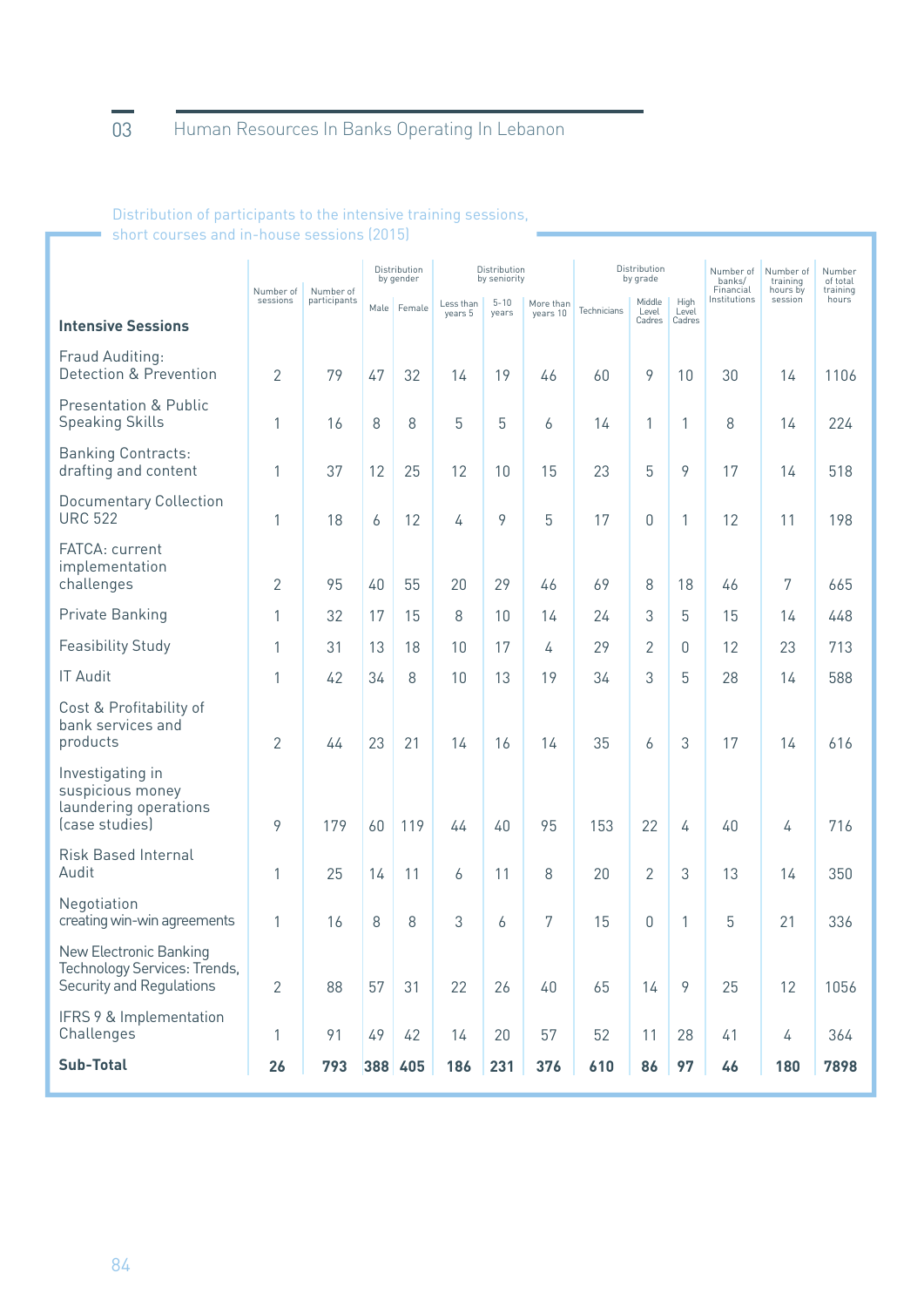|                                                                                          | Number of<br>Number of |              |     | <b>Distribution</b><br>by gender |                      | Distribution<br>by seniority |                       |             | Distribution<br>by grade  |                         | Number of<br>banks/<br>Financial | Number of<br>training<br>hours by | Number<br>of total<br>training |
|------------------------------------------------------------------------------------------|------------------------|--------------|-----|----------------------------------|----------------------|------------------------------|-----------------------|-------------|---------------------------|-------------------------|----------------------------------|-----------------------------------|--------------------------------|
| <b>Specialized Sessions</b>                                                              | sessions               | participants |     | Male Female                      | Less than<br>years 5 | $5 - 10$<br>years            | More than<br>years 10 | Technicians | Middle<br>Level<br>Cadres | High<br>Level<br>Cadres | Institutions                     | session                           | hours                          |
| Legal Aspects of Banking<br>Operations                                                   | 1                      | 33           | 16  | 17                               | 9                    | 10                           | 14                    | 30          | 0                         | 3                       | 9                                | 21                                | 693                            |
| Introduction to Taxation &<br>New Trends                                                 | 1                      | 93           | 40  | 53                               | 33                   | 24                           | 36                    | 73          | 10                        | 10                      | 34                               | 3                                 | 279                            |
| <b>Fiscal Stamp</b>                                                                      | $\overline{2}$         | 53           | 23  | 30                               | 19                   | 12                           | 22                    | 38          | 7                         | 8                       | 28                               | 6                                 | 318                            |
| Profit and Interest Taxation                                                             | $\overline{2}$         | 44           | 24  | 20                               | 14                   | 12                           | 18                    | 34          | 6                         | 4                       | 26                               | 12                                | 528                            |
| Salaries and<br><b>Compensations Taxation</b>                                            | $\overline{2}$         | 51           | 19  | 32                               | 18                   | 14                           | 19                    | 43          | 7                         | 1                       | 29                               | 6                                 | 306                            |
| Credit Contract:<br>conditions, guarantees and<br>bank's responsibility                  | 1                      | 31           | 16  | 15                               | 15                   | 11                           | 5                     | 26          | 1                         | 4                       | 13                               | 15                                | 465                            |
| <b>Financial Products &amp;</b><br>Derivatives                                           | 1                      | 33           | 13  | 20                               | 17                   | 4                            | 12                    | 30          | 1                         | $\overline{2}$          | 16                               | 16                                | 528                            |
| Introduction to Banking<br>Risks: definition.<br>measurement, analysis<br>and management | 1                      | 127          | 67  | 60                               | 51                   | 46                           | 30                    | 116         | 10                        | 1                       | 31                               | 4                                 | 508                            |
| <b>Credit Risk</b>                                                                       | $\overline{2}$         | 61           | 28  | 33                               | 26                   | 27                           | 8                     | 58          | 3                         | $\Omega$                | 25                               | 8                                 | 488                            |
| Market Risk                                                                              | $\overline{2}$         | 44           | 28  | 16                               | 13                   | 18                           | 13                    | 38          | 5                         | 1                       | 23                               | 4                                 | 176                            |
| <b>Operational Risk</b>                                                                  | $\overline{2}$         | 49           | 27  | 22                               | 16                   | 15                           | 18                    | 44          | 4                         | 1                       | 26                               | 4                                 | 196                            |
| Capital & Liquidity Risk                                                                 | $\overline{2}$         | 43           | 25  | 18                               | 11                   | 18                           | 14                    | 39          | 4                         | <sup>n</sup>            | 23                               | 8                                 | 344                            |
| Developing English<br>Language Skills                                                    | 3                      | 66           | 31  | 35                               | 34                   | 8                            | 24                    | 63          | 0                         | 3                       | 15                               | 55                                | 3630                           |
| Sub-Total                                                                                | 22                     | 728          | 357 | 371                              | 276                  | 219                          | 233                   | 632         | 58                        | 38                      | 34                               | 162                               | 8459                           |

| <b>Internal Sessions</b>                                                     | Number of<br>sessions | Number of<br>participants | Male | Distribution<br>by gender<br>Female | Less than<br>years 5 | Distribution<br>by seniority<br>$5 - 10$<br>years | More than<br>years 10 | Technicians | Distribution<br>by grade<br>Middle<br>Level<br>Cadres | High<br>Level<br>Cadres | Number of<br>banks/<br>Financial<br>Institutions | Number of<br>training<br>hours by<br>session | Number<br>of total<br>training<br>hours |
|------------------------------------------------------------------------------|-----------------------|---------------------------|------|-------------------------------------|----------------------|---------------------------------------------------|-----------------------|-------------|-------------------------------------------------------|-------------------------|--------------------------------------------------|----------------------------------------------|-----------------------------------------|
| Legal Aspects of Banking<br>Operations                                       | 3                     | 70                        | 26   | 44                                  | 47                   | 9                                                 | 14                    | 70          | $\mathbf{0}$                                          | 0                       | 3                                                | 21                                           | 1470                                    |
| Investigating in suspicious<br>money laundering<br>operations (case studies) | 16                    | 335                       | 146  | 189                                 | 34                   | 54                                                | 247                   | 249         | 35                                                    | 51                      | 6                                                | 4                                            | 1340                                    |
| Sub-Total                                                                    | 19                    | 405                       | 172  | 233                                 | 81                   | 63                                                | 261                   | 319         | 35                                                    | 51                      | 9                                                | 25                                           | 2810                                    |
| <b>Total</b>                                                                 | 67                    | 1926                      |      | 917 1009                            | 543                  | 513                                               | 870                   | 1561        | 179                                                   | 186                     | 90                                               | 367                                          | 19167                                   |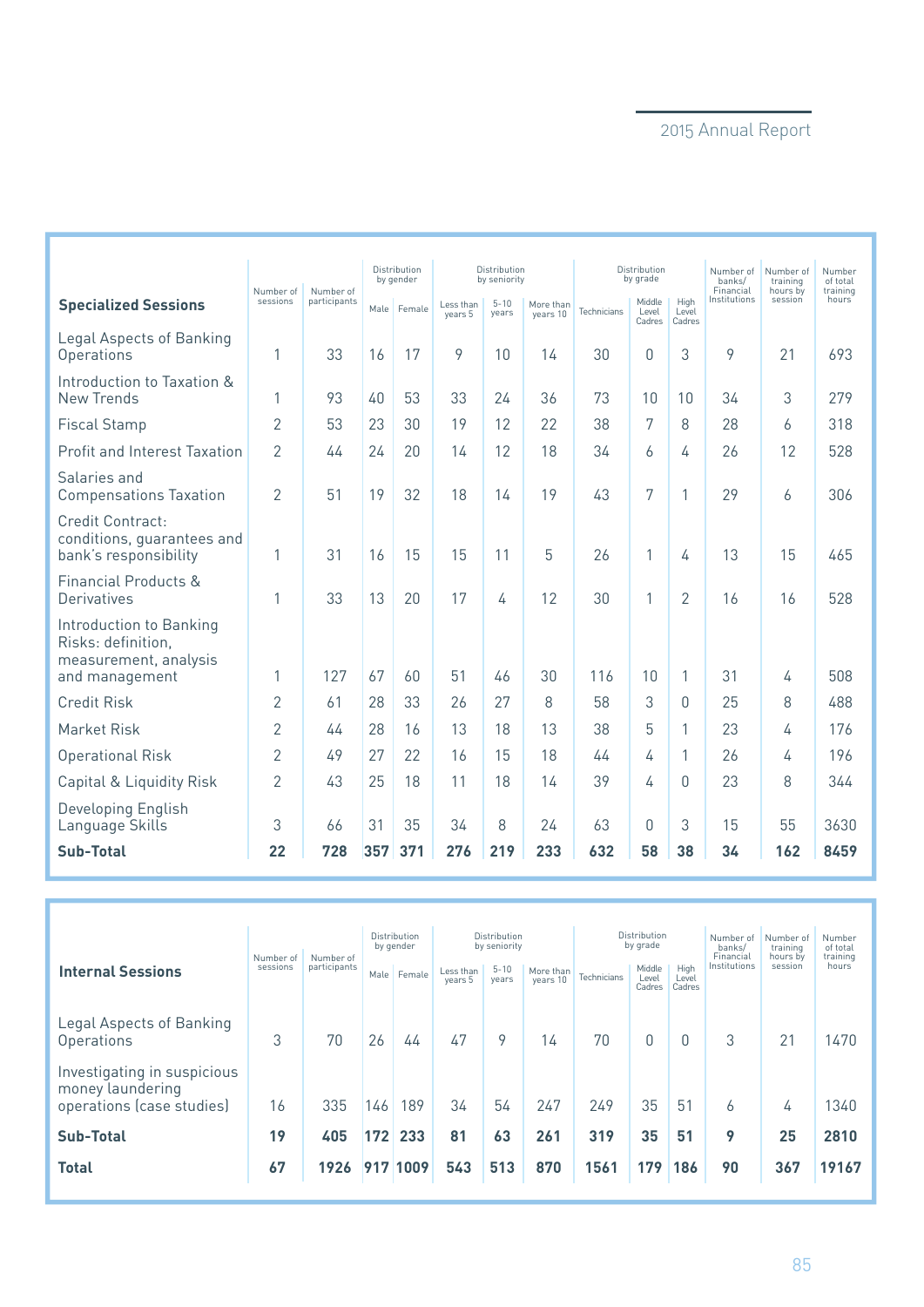## III- ACTIVITIES OF THE HIGHER INSTITUTE FOR BANKING STUDIES – ACADEMIC YEAR 2014 – 2015

The Higher institute for banking studies (ISEB) was established subsequently to the issuance of the ministerial decree n° 9749 that appeared in the official gazette on January 27th, 2013 as a partnership between the Association of Banks in Lebanon (ABL) and the Saint-Joseph University (USJ), where both parties are equally represented in its Board of Directors.

Under this partnership, the Higher institute for banking studies (ISEB) was enabled to take advantage of university experience in teaching and the expertise of professional association body in knowledge and techniques required to practice in the Banking field, so the graduates will have better access and integration in financial sectors and especially in banking without any need to long rehabilitation period of time specially because the courses program focuses on both academic and professional.

The registration in Bachelor's program had started during the academic year 2013-2014 and the Master program on 2014-2015. Moreover, the Institute continues to respect all the past commitments in the activities that were initiated by the Centre for banking studies (CEB) during last 46 years and its raison d'être has stopped since the ISEB started its activities. The institute has kept CEB archive and it will accomplish all the programs that have been started by CEB and they don't conflict with its missions.

Based on that, the ISEB had launched modern educational programs for Bachelors & Masters along with the needed skills in local and international financial sectors. These programs will be reviewed periodically along with the development in banking sectorial requirements.

For further information on the new institute, please visit our web site: www.iseb.usj.edu.lb We summarize here below the activities as well as the current and future projects for the Higher Institute for Banking Studies (ISEB), and the activity of ISEB during the academic year 2014-2015 and its ongoing banking studies and future projects:

## 01 The Bachelor degree in Banking studies

Fifteen (15) students were registered in the 2014-2015 academic year; some of those finished the two semester's courses. Some students have continued the requirement of the second academic year after they have accomplished most of the requirements of the first academic year; while eight (8) new students registered for the first year in Bachelor degree of the 2015- 2016 academic year.

As for students registered in the Specialized Banking studies Bachelor (60 credits), nineteen (19) finished all requirement and were the second promotion of acquiring the **Bachelor in Banking Studies.** It is worth mentioning that six (6) of those students had already another Bachelor degree in Economics, Finance or Business, so they only got 24 credits from the 60 credits to be achieved.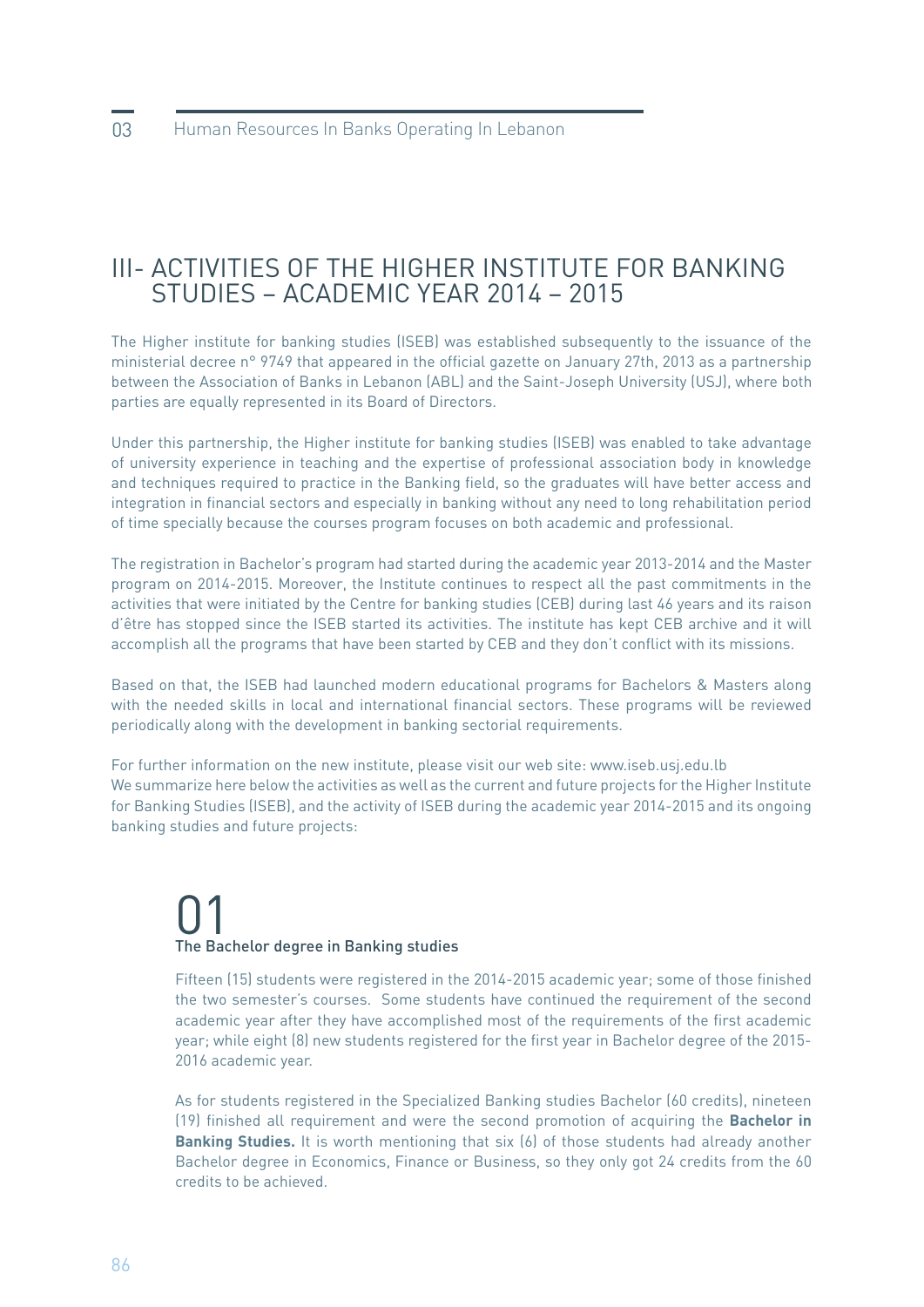## 02 Specialized Diploma in Banking Studies, known in French as Diplôme d'Études Spécialisées de Banque (DESB).

Fourteen (14) students registered in the first semester of the 2014-2015 academic year; some of them have accomplished requirements of the first and second semesters. Some of those have continued the program of the second academic year. Sixteen new registrations for the first semester of the academic year 2015-2016 were counted.

The first promotion of the holder of Specialized Diploma in Banking Studies counted 15 students, while fourteen new students registered for the first semester of the academic year 2015-2016.

# 03 Follow-up of the Specialized Diploma in Banking Studies

Created in 1996, The Specialized Diploma in Banking Studies targets participants from baccalaureate to higher education, and is recommended to the new banks' employees. This program facilitates the integration of the candidates, and helps them promote their skills by updating their information related to banks' environment and new banking techniques. It has duration of three years for the Lebanese Baccalaureate holders and two-year duration for holders of bachelor degrees in Economics or Business Administration. The already registered students will continue the pre-set program during the academic year 2014-2015 under the ISEB supervision.

The number of registered students for the academic year 2014-2015 amounted to twenty employees for the first year curriculum, as shown in the following table:

| Number of registration for the 2015-2014 academic year (by section) |                    |                    |                  |  |  |  |  |  |  |  |
|---------------------------------------------------------------------|--------------------|--------------------|------------------|--|--|--|--|--|--|--|
| Year                                                                | Section            | Nbr. of registered | Nbr. of accepted |  |  |  |  |  |  |  |
| First                                                               | Arabic - French 13 | 13                 |                  |  |  |  |  |  |  |  |
|                                                                     | Arabic - English   | 07                 | 07               |  |  |  |  |  |  |  |
| <b>Total</b>                                                        | $A/E$ and $A/F$    | 20                 | 20               |  |  |  |  |  |  |  |

The total number of students holding the DESB since 1998 / 1999 is 813 banks' employees.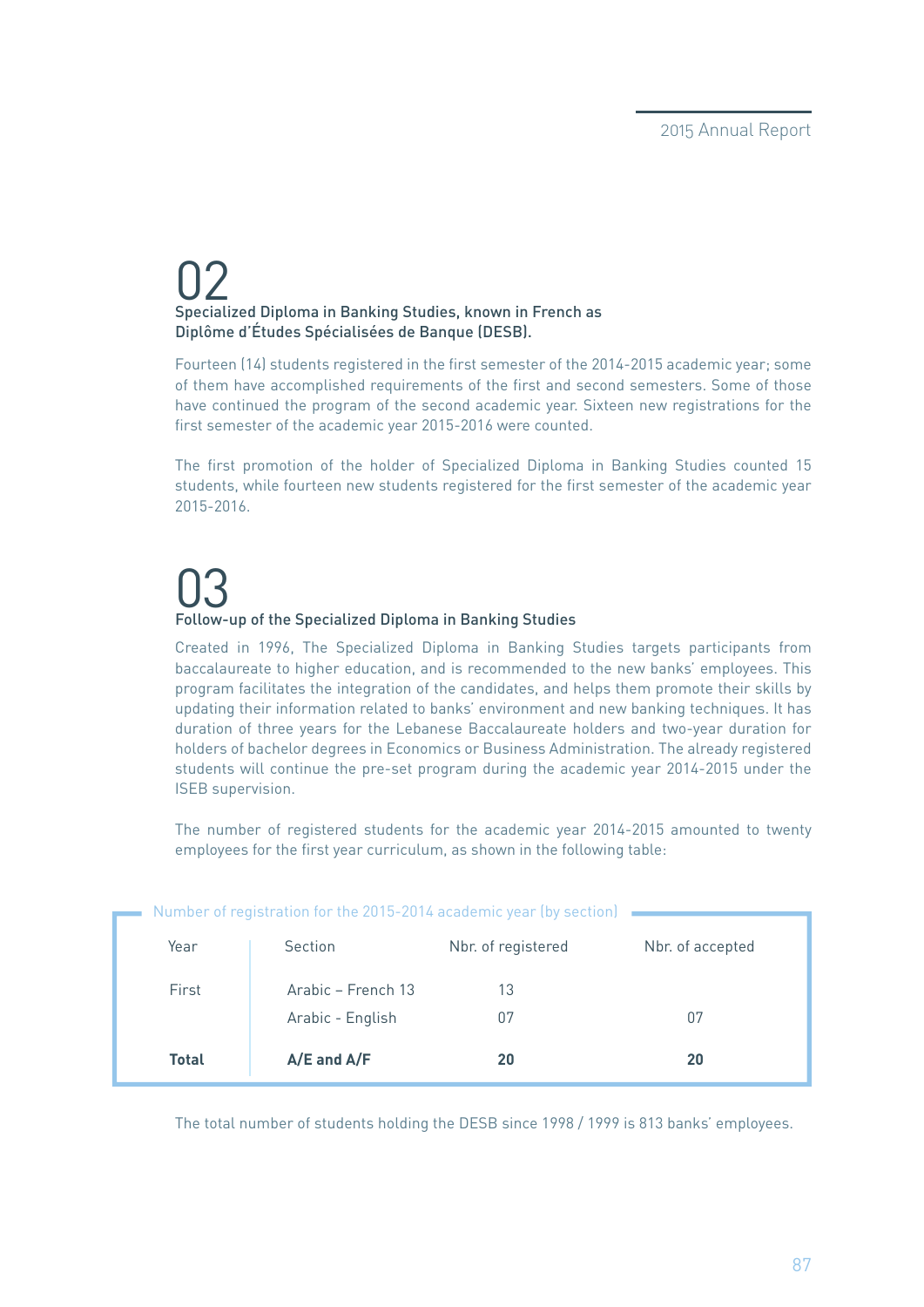## 04 Advanced Diploma in Banking Management, known in French as Diplôme Supérieur de Gestion Bancaire (DSGB).

Created in the year 2000, this program aims at rehabilitating competent middle managers and targets the officers with a global banking knowledge, enhancing their administrative and professional performance, and giving them the opportunity to adapt to developments and changes in order to better assume their responsibilities. The DSGB targets bank employees with a multilateral banking experience of more than six years and holders of a university degree (baccalaureate + 3 years minimum) or the Specialized Diploma in Banking Studies. The program duration is for sixteen months excluding the month of August.

The students who passed successfully the written and oral exams during the last five years have been summed to finalize their research papers in order to obtain the Advanced Diploma in **Banking Management,** knowing that ISEB management highly recommend the students to choose a subject that is directly linked to their banking profession, bringing improvement there. Some of these research topics are as follows:

- Corporate Governance in the Lebanese banks (example on a Lebanese bank);
- Corporate Social Responsibility (applied example in a Lebanese bank);
- Credit Risks (applied example in a Lebanese bank);

In that regard, the ISEB won't publish any paper that includes private or confidential information on the banks.

## 05 Program of Specialized Certificates

#### **The "Credit" Certificate a-**

As per the success of the previous Credit sessions organized by the Centre for Banking Studies, the ISEB had launched a similar session in 2015 after adding some modifications that occurred from the supervisory authorities along with international standards about credit operations and its risks.

This certificate consists in 2015 of 2 separate programs:

### **1) Credit for Individuals and SME** (43 hours).

This certificate is composed of 2 parts.

- a) Credit for Individuals and SME (31 hours)
- b) Bad debt recovery (12 hours)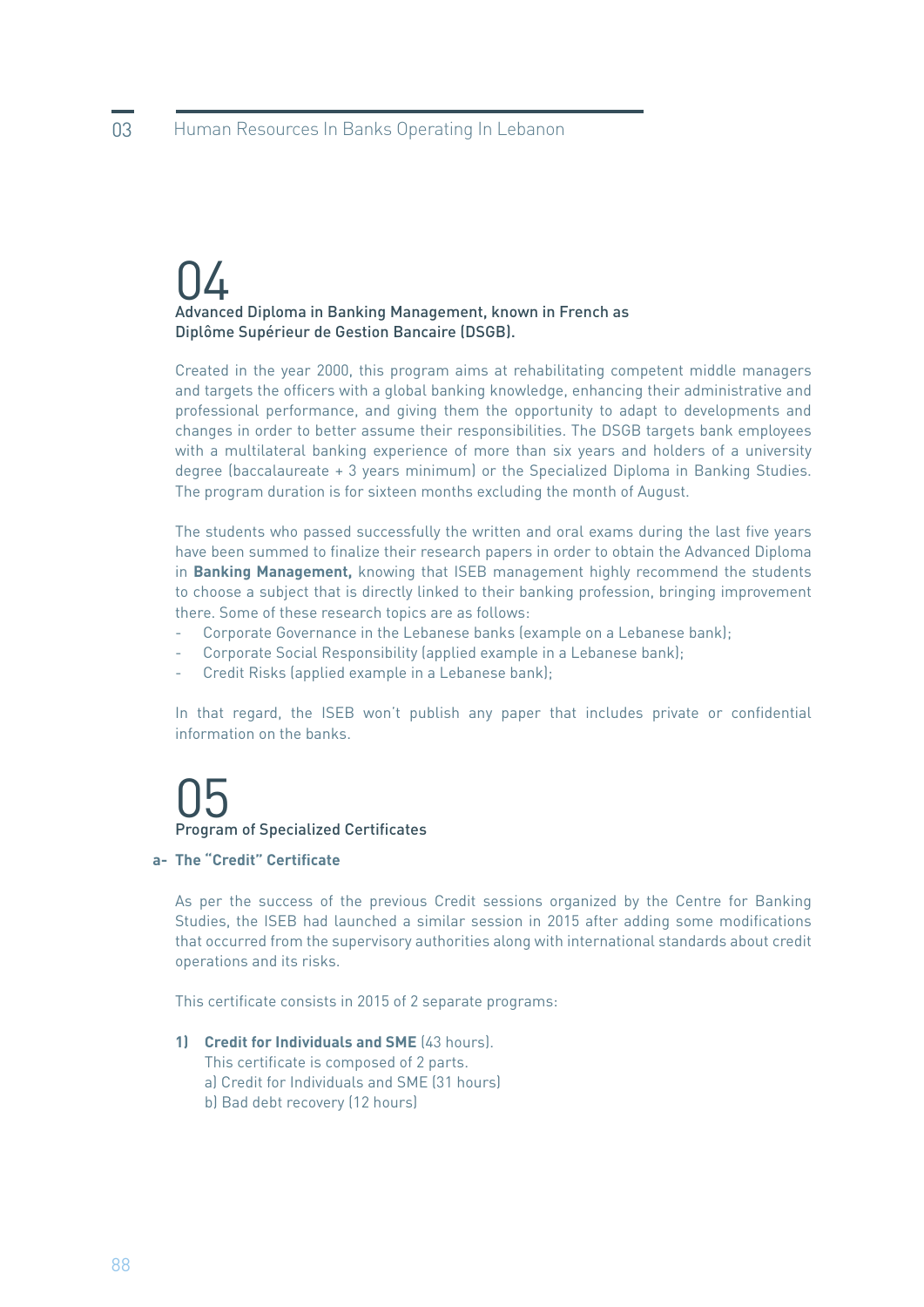## **2) Credit for corporations** (36 hours)

 Those who want to follow the program of this certificate must have obtained the above mentioned first certificate. The participants of the 2015 session were distributed as follows:

|      | Number of registration for the 2015-2014 academic year (by section) |                                              |            |          |  |  |  |  |  |
|------|---------------------------------------------------------------------|----------------------------------------------|------------|----------|--|--|--|--|--|
| Part |                                                                     | Date                                         | Registered | Admitted |  |  |  |  |  |
|      |                                                                     |                                              | Number     | Number   |  |  |  |  |  |
|      | 1-a-1 Credit for Individuals<br>and SME (31 hours)                  | April 17th - May 8th                         | 35         | $28*$    |  |  |  |  |  |
|      | 1-a-2 Bad debt recovery<br>$(12 \text{ hours})$                     | May 22nd - 29th                              | 36         | $26*$    |  |  |  |  |  |
| 2    | Credit for corporations<br>(36 hours)                               | June $12^{\text{th}}$ – July $8^{\text{th}}$ | 28         | $24*$    |  |  |  |  |  |
|      |                                                                     |                                              |            |          |  |  |  |  |  |

\*Includes the number of candidates who presented the exam without attending the courses in 2015.

## **b- "Foreign Exchange" certificate**

In cooperation with the Financial Markets Association of Lebanon, ISEB has organized a preparatory training session for the "ACI Dealing Certificate", on markets and exchange operations, from September 15 till 18th, in the ISEB venue. Some 21 participants belonging to 13 banking organizations have participated knowing that the participants to the session can normally sit for an examination in accredited centers in different locations in Lebanon through the web.

#### **c- Preparing candidates for "Lebanese Financial Regulations" exam**

The ISEB has organized two preparatory specialized sessions to present the examination on "Lebanese Financial Regulations" along with the main Central Bank circular # 103. Many groups totaling 160 candidates from the banking sector were registered during the period September 1, 2014 till end of August 2015.

## O6<br>Current and future projects

The academic year 2015/2016 is full of new projects for the institute, starting by the inauguration of the second year program of Master degree in Banking studies and the third year of the Bachelor Degree in Banking studies. Furthermore, we continue to follow up the administrative process including the marketing efforts to inform holders of Lebanese Baccalaureate about the Bachelor program and to get potential candidates among the Economics & Business graduates for the Master degree that has been launched in September 2014, mainly for those who are employed in the banking sector.